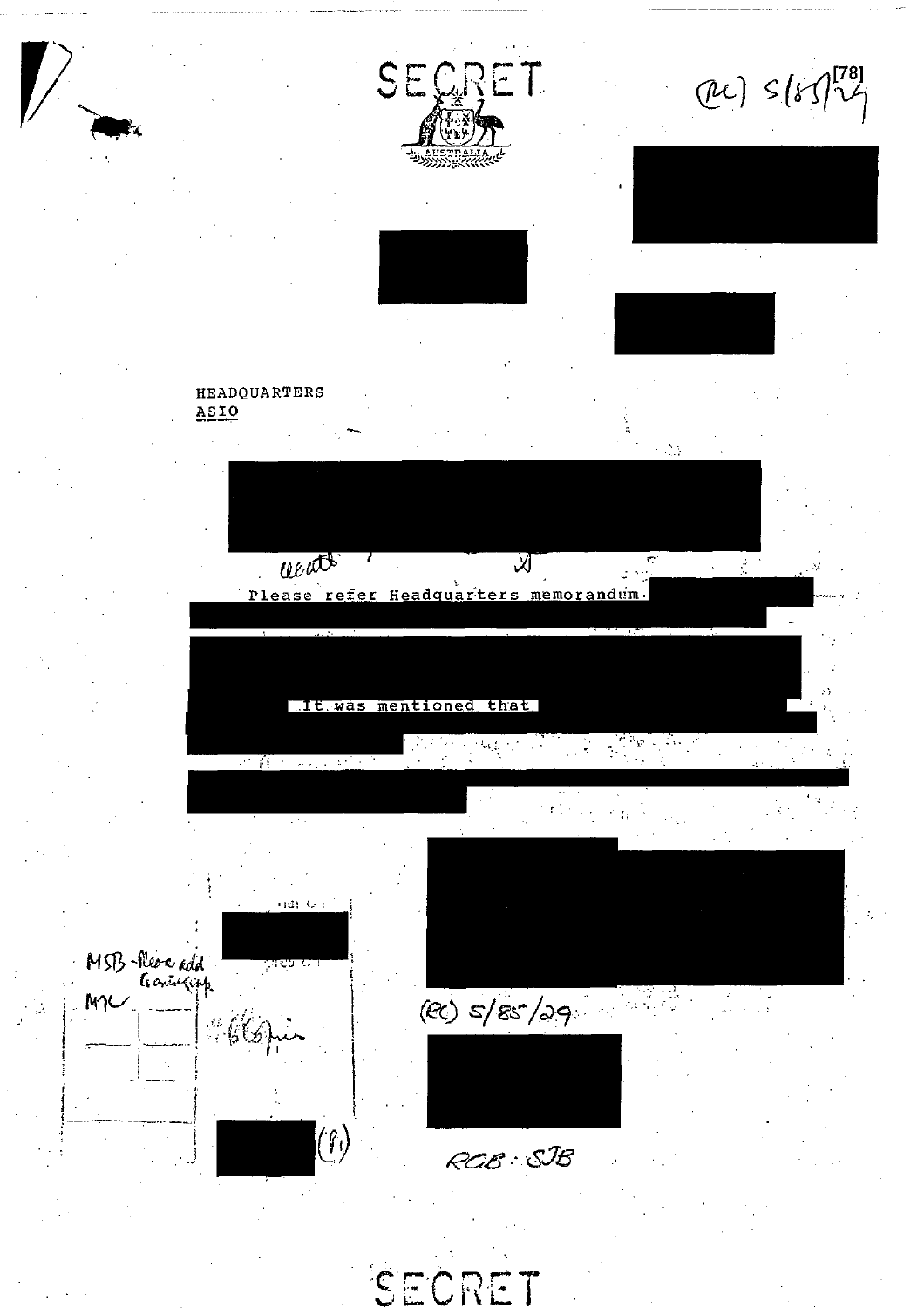$[65]$ ٢ A. U. DISTRICE: Original on u. 4,  $CO(1/3)$ SECRET INSUFFICIENT JOHN ANDREW SMYT  $\rho$  . **ATCHING DECISION** Ċ. REFERENCE YOUR  $1.$ THANK YOU VERY MUCH FOR THIS INFORMATION  $\bar{\phi}$  . AND FEEL  $2_{\bullet}$ WE AGREE WITH YOUR ACTION THAT  $\sim$ WE SHALL ADVISE  $3.$  $\bar{\mathcal{A}}$  . WE HAVE NO TRACE OF 4. ing also indicated  $\overline{\mathbf{z}}$ MESSAGE ENDS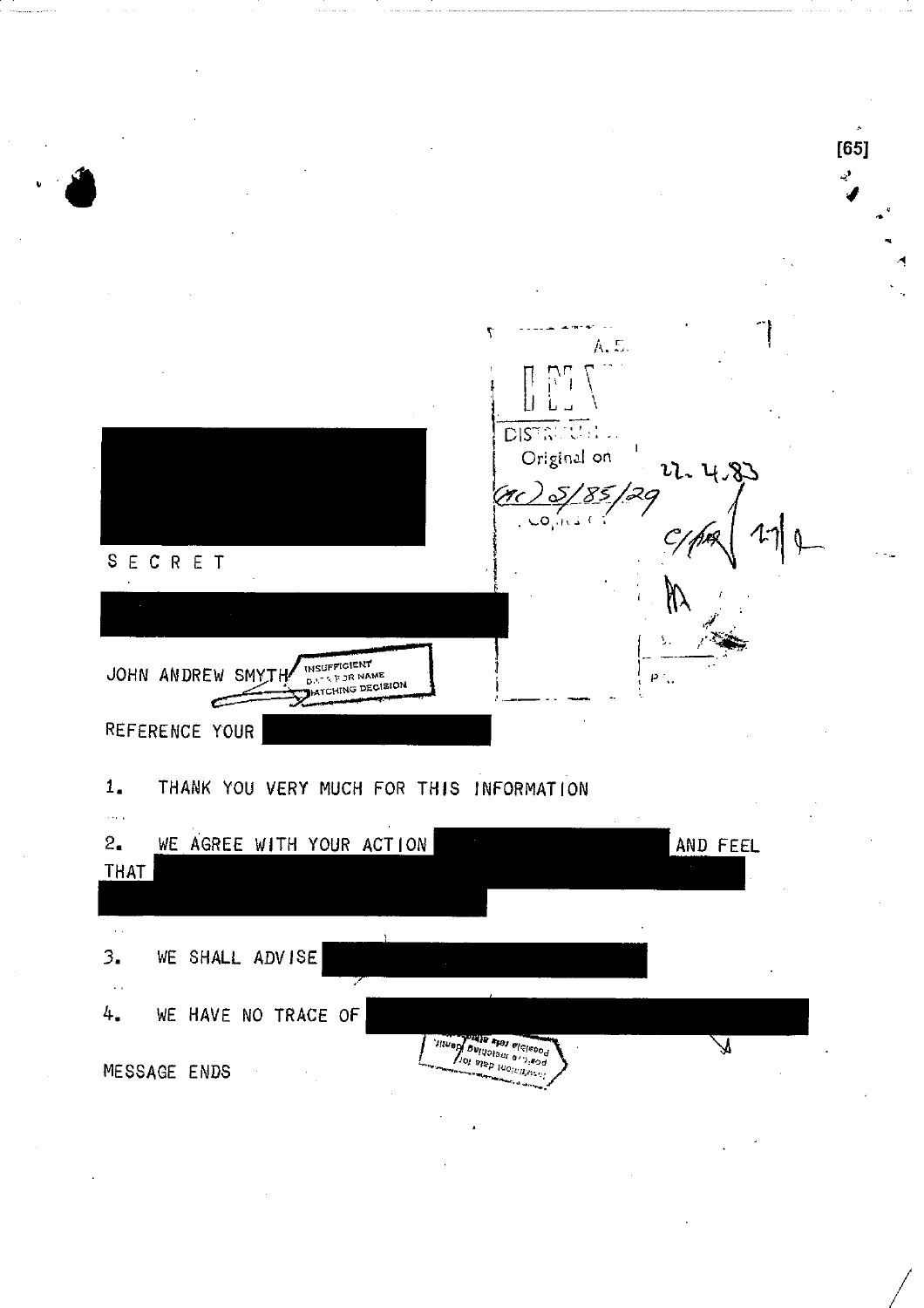SECRET

| ٠         |    |
|-----------|----|
| SECRET    | ×. |
| PRIORITY  |    |
| TO        |    |
| FROM ASIO |    |
|           | ٠  |
|           |    |
|           |    |
|           |    |

FROM C/AA JOHN ANDREW SMYTH



 $S$  /8  $S$ /29 - A



## 3. WE HAVE INSTRUCTED OUR HOW REGIONAL OFFICE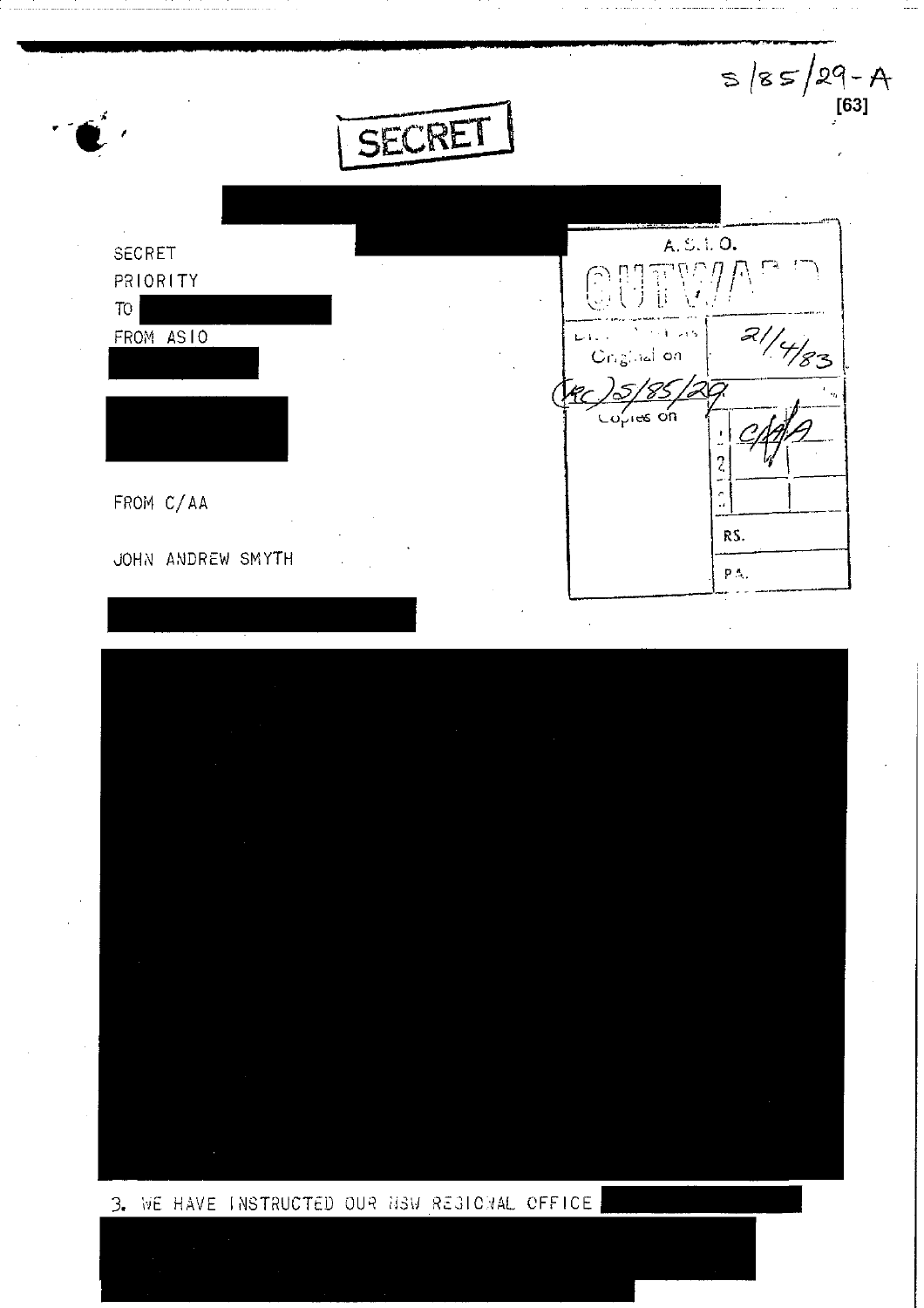

### 5. FOR YOUR INFORMATION.

NNNN 0919AEST<sup>-</sup> AA33160 in<br>San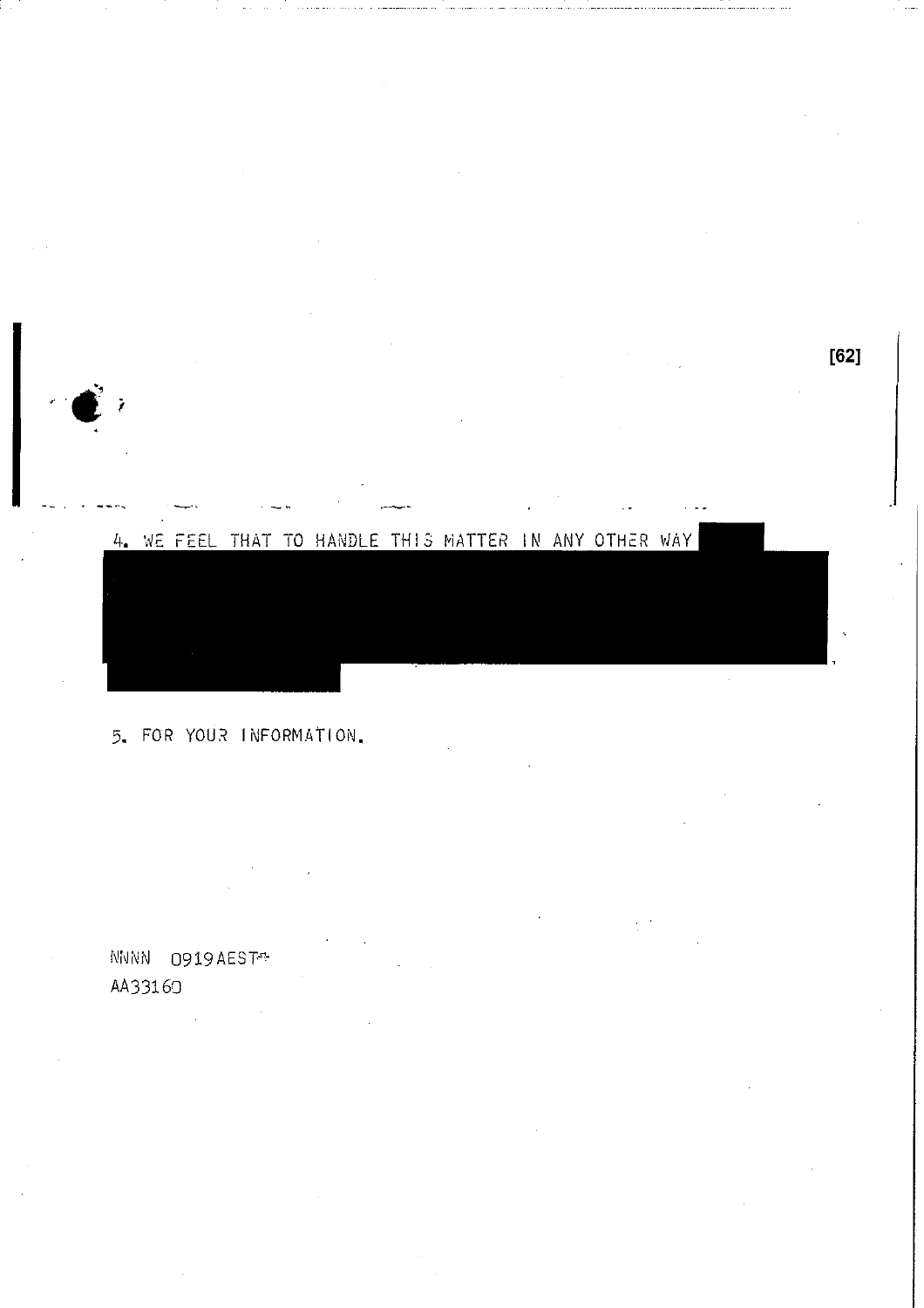

NNNN 0906 AEST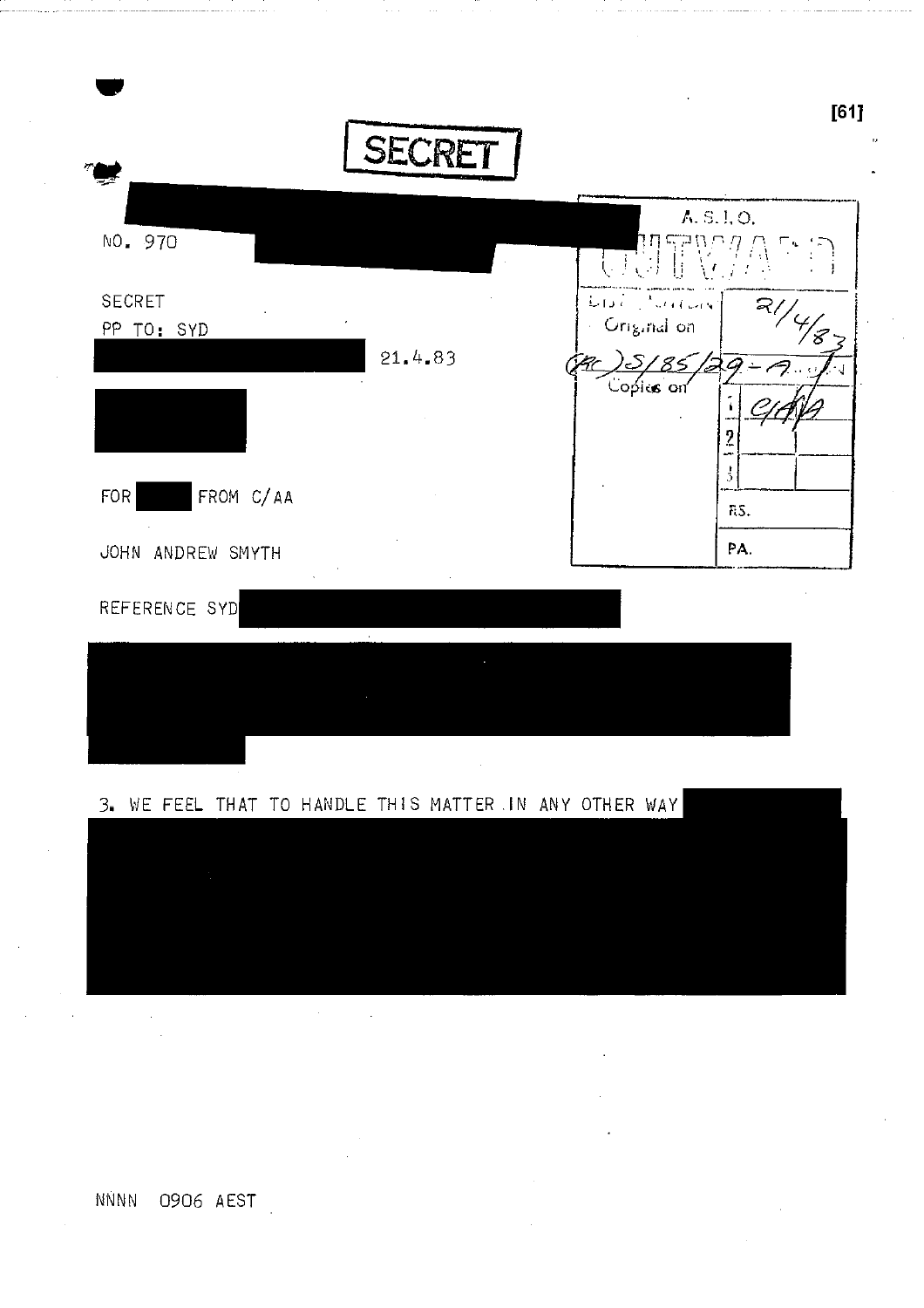$[60]$ SECRET  $\sim 5^{-6}$ SE RR HQS SYD 2029  $rac{27}{1}$ <br>(RC) 5/85/29-A<br>CJAX)  $21.4.83$ FOR C/AA FROM JOHN ANDREW SMYTH REF HQS ADVISED OF CONTENTS PARA 2. **NNNN** 

1136 AEST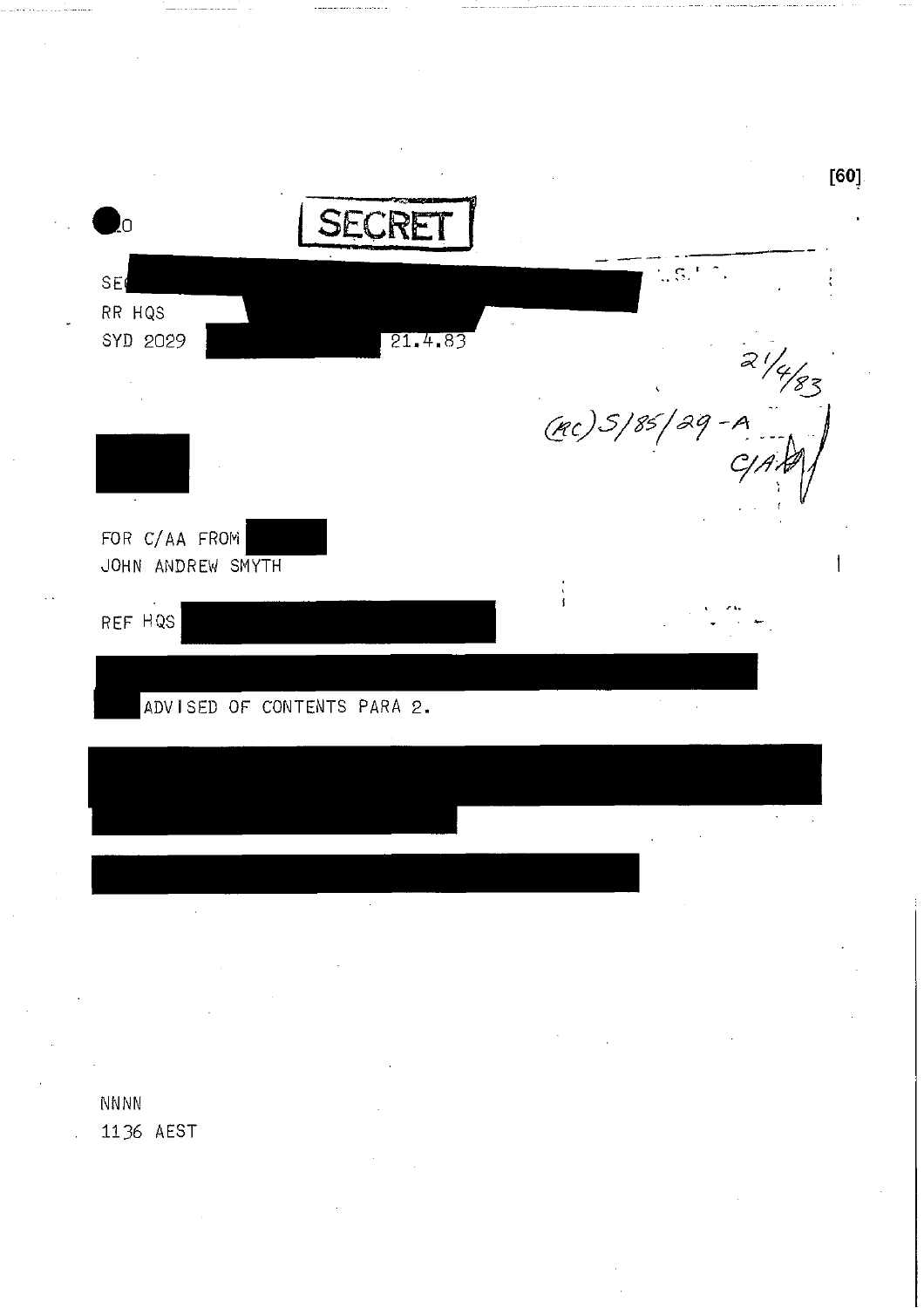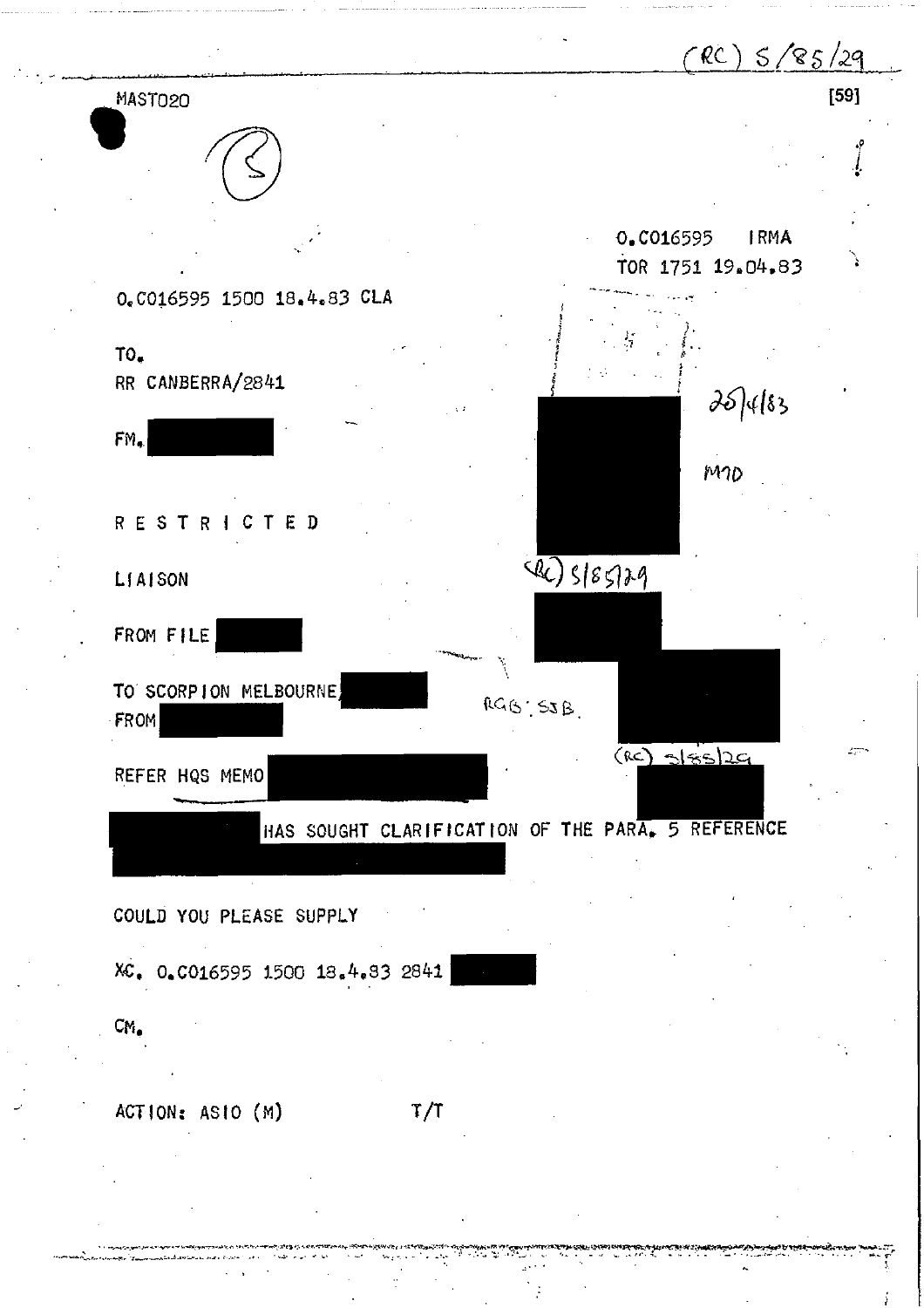

 $\ddot{\phantom{a}}$  $\overline{a}$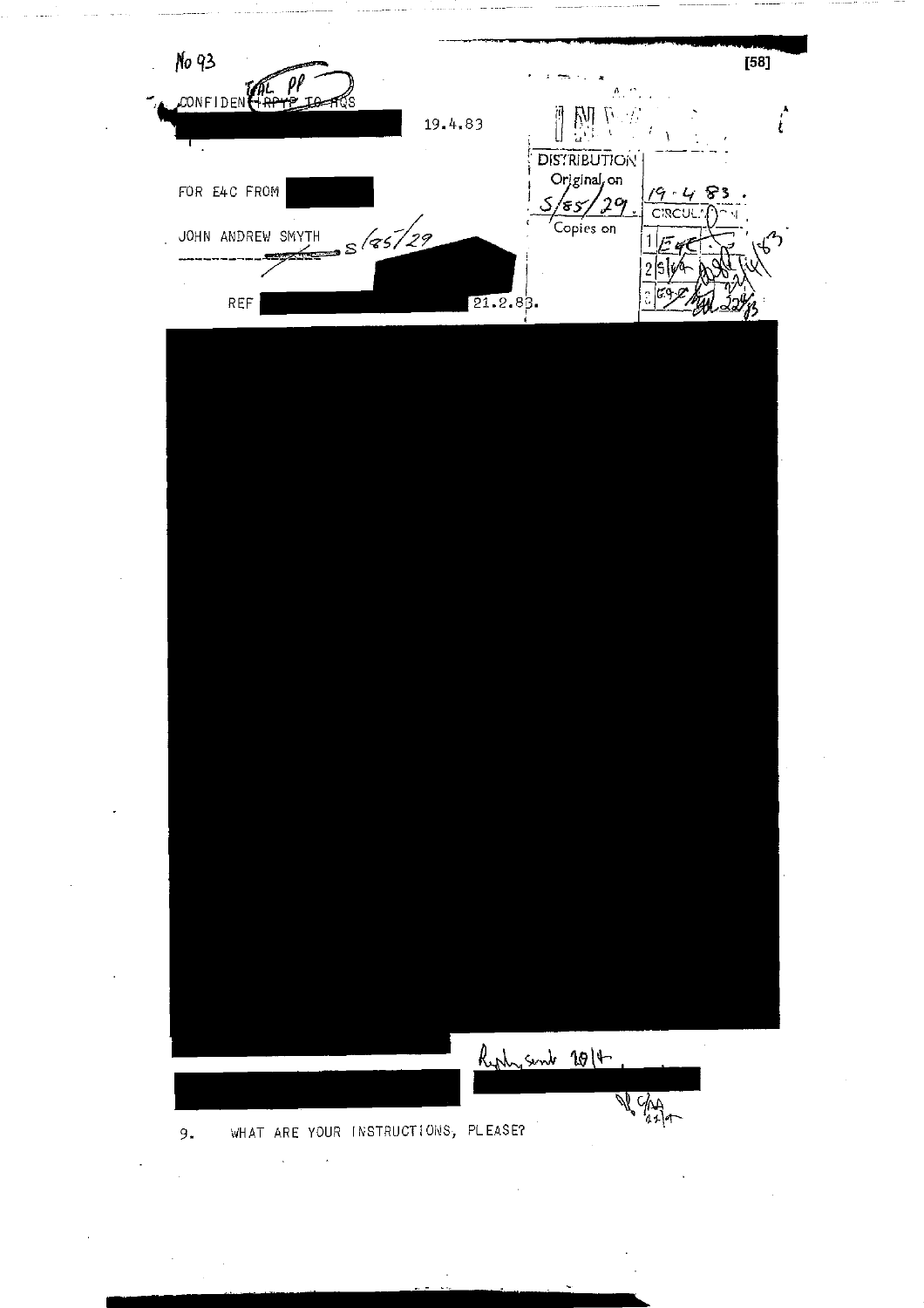

covering  $\Gamma$ 

 $(nc)$   $S/85/29^{[57]}$ 

### HEADQUARTERS ASIO.

 $\overline{2}$ .

Please refer to HQS memorandum





 $ACB: SIB.$ 

 $15r$  of  $r$  then  $+$   $$ s nemb was despatched<br>listed about should<br>grown par espined to all. ) yes legrave  $14 + 1177$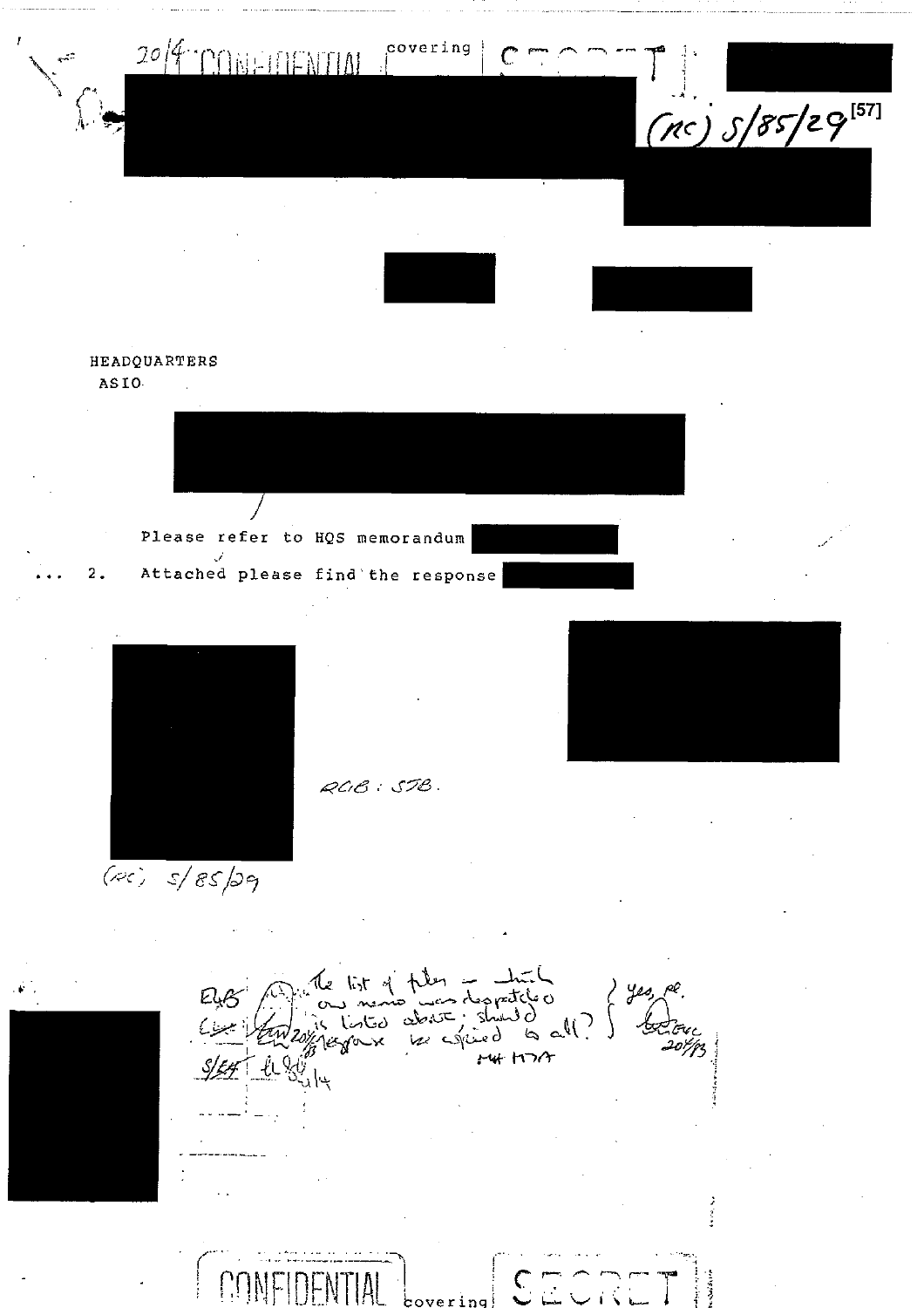$[55]$ A.S.I.O.<br>MINUTE/FILE NOTE FOLIO NO: FILE NO OFFICE:  $5\frac{1}{3}$  $5.4.83$ DATE:  $TO:$ A. Smy SUBJECT: u cha Pari rewith  $\frac{1}{\sqrt{2}}$ !t This fle contain a وربومه The Gen (SIGNATURE)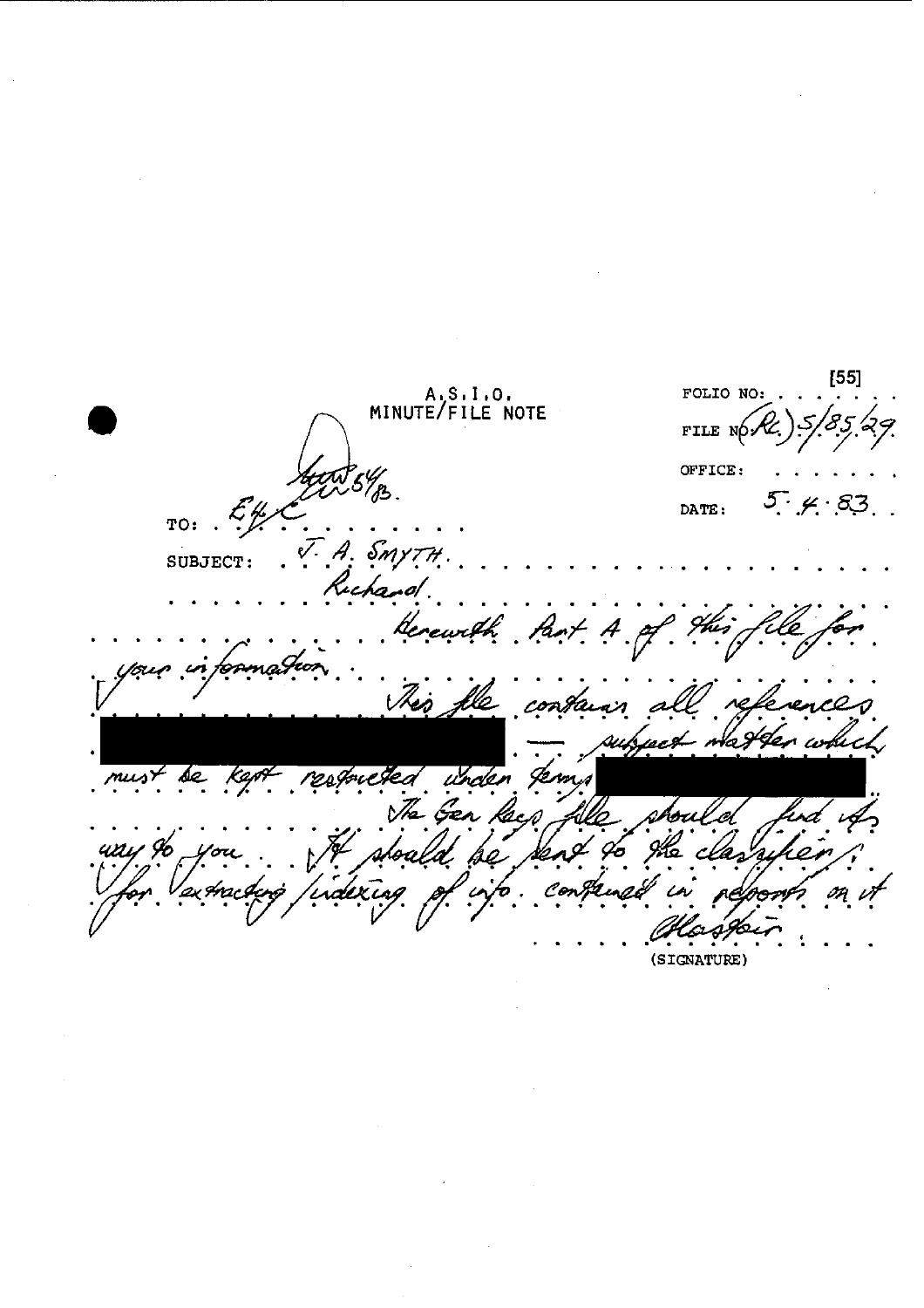Eft 2 agre ##### downy  $[54]$ FOLIO NO: FILE NO The only matter of servertuity OFFICE: Case is near is the eurouaning  $E$ y C than senestine. DATE? (Kichaod  $\frac{1}{2}$ TO: Vohn Andrew Smy SUBJECT: This file n ay fu  $\frac{1}{2}$ To view of the fact that no inte hove He ke. e could open a Geraral Kecs pas ang tun rz request to invoit answers Shawhyou badwie apropo  $(51$ GNATURE)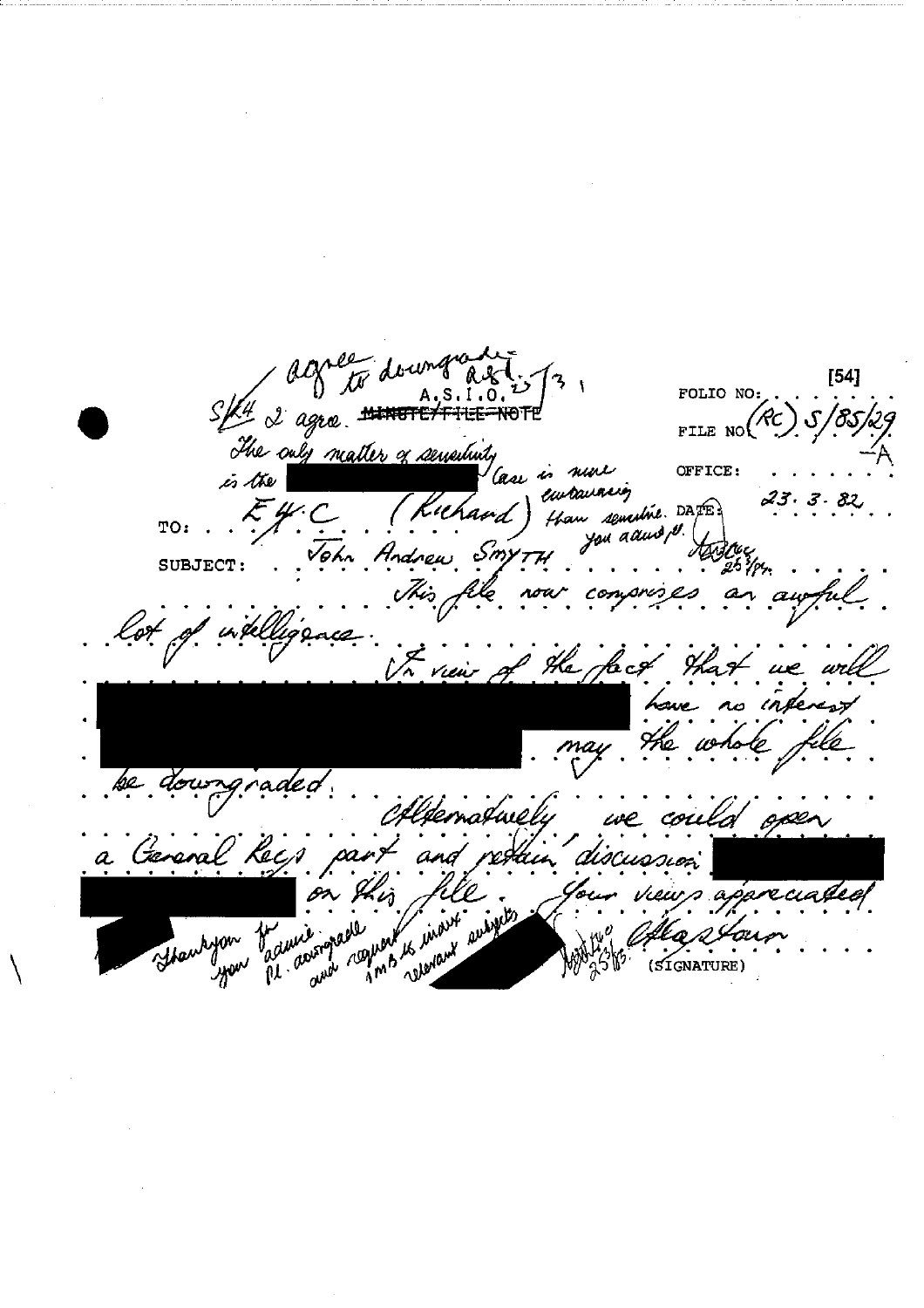

. . . . • • • ' ' '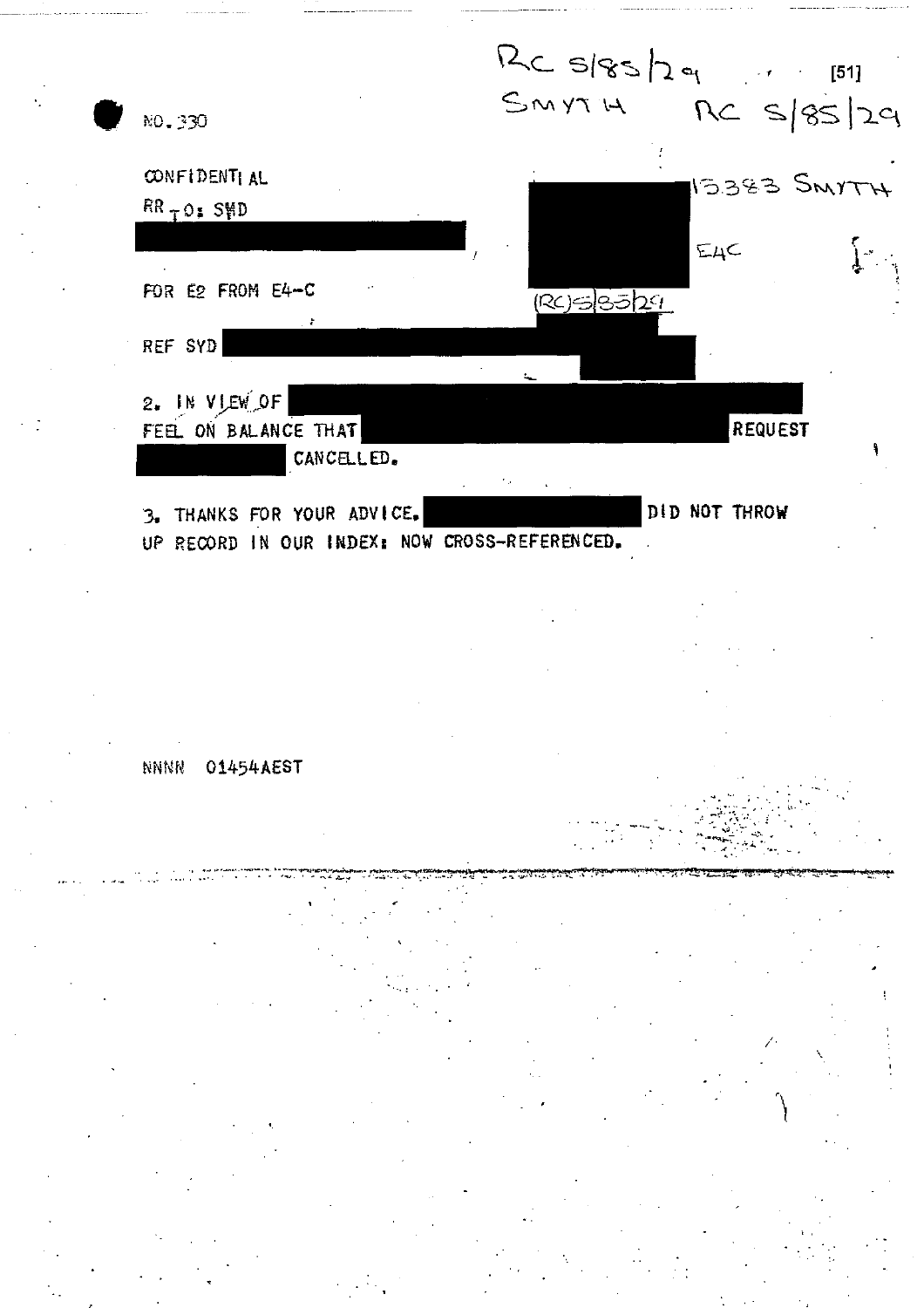(RC) 5/85/29 CONFIDENTIAL  $[50]$ RR HQS Español 3 FOR E4B FROM E2  $15\frac{7}{13}$ . ingte FORINDER 005/85/29 ALTION 1. PLEASE REFER TO TELEX HQS (PARAS 2 AND 3).  $2.$ ⊁ ENQUIRIES IN 1968 REVEALED  $\mathfrak{Z}_{\bullet}$  $\zeta$ FURTHER IDENTIFYING MATERIAL CAN BE FOUND ON NEMO MEMO NSW AND MEMO NSW MAY ALSO 4. ASSIST. IT SEEMS THAT 1982 SYD TELEPHONE DIRECTORY LISTS 5. 6. PLEASE CONSULT HQS RECORDS AND ADVISE REQUIRED.  $mB$ 1) Pl ender (\*) appares. 16 avone mémbred  $and$ icentical 16 (20) S/85/29 Rease come to NNNV  $\mathcal{F}$ 1547 AESST  $\sqrt{3}$ who are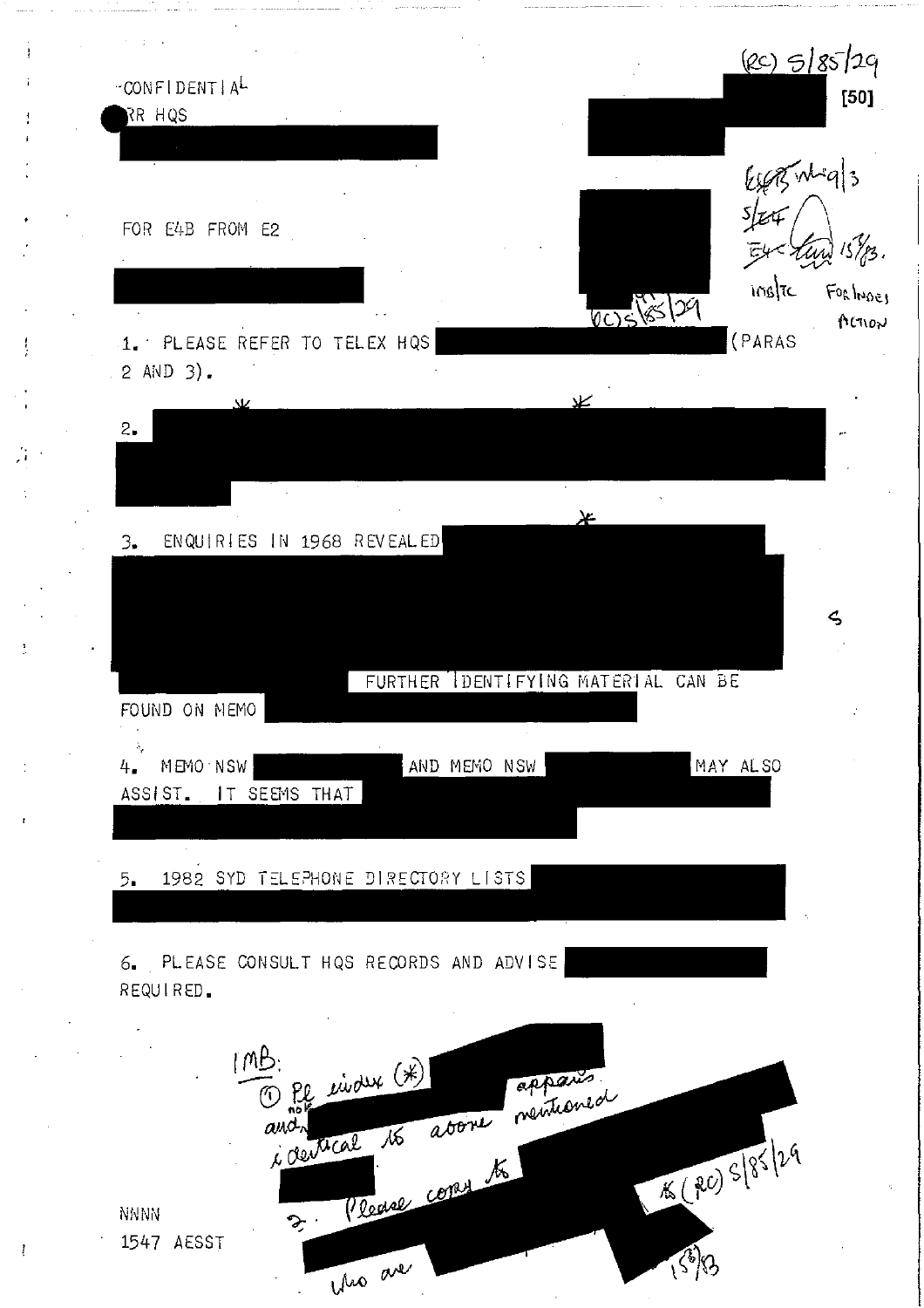

Headquarters, ASIO

Thank you for the useful memo the the the edited contents of which have been passed to for their information and comment.

2. To benefit those unfamiliar with the labyrinth of inscrutable acronyms however, perhaps you could include the meanings of the simplest of abbreviations in future reports. For example, although should not be miscontrued as the last course

of a dinner, I am yet perplexed as to whether



good<br>guig<br>Reply<br>seur-a  $2\frac{3}{5}$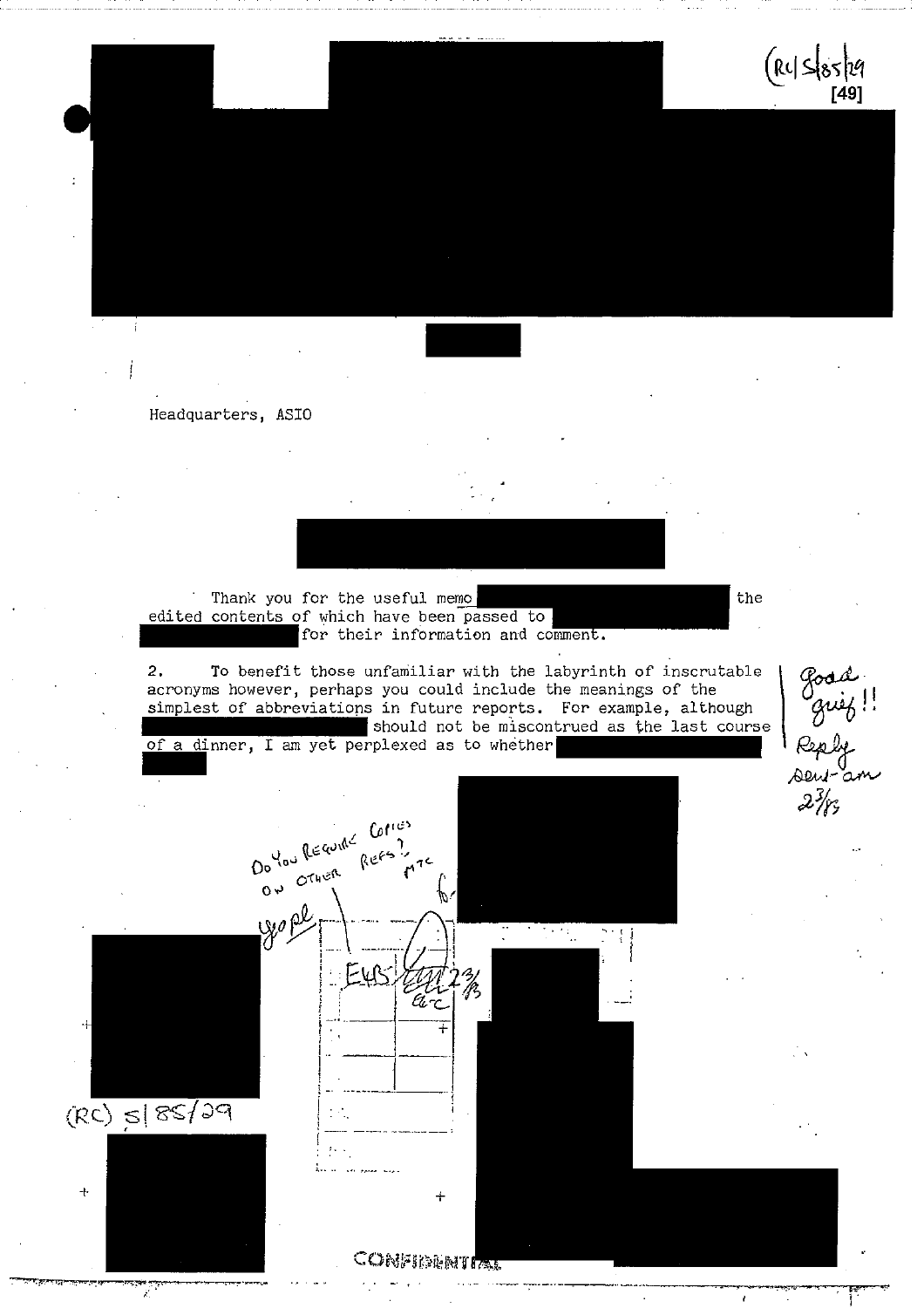| AGA: SJB       | CONTRACTION                                     | (RC) S/85/29                                           |
|----------------|-------------------------------------------------|--------------------------------------------------------|
|                |                                                 |                                                        |
|                |                                                 |                                                        |
|                |                                                 |                                                        |
|                |                                                 |                                                        |
|                |                                                 |                                                        |
|                | John Andrew SMYTH                               |                                                        |
| find a summary | together with a breakdown                       | attached please<br>which apparently was of interest to |
| $\mathbf{2}$   |                                                 |                                                        |
|                |                                                 | we have concluded                                      |
|                | there is no evidence and very little likelihood |                                                        |
| 3.             |                                                 |                                                        |
|                |                                                 |                                                        |

/ V/<br>General *C***DIRCT** 

 $a\frac{1}{2}\sqrt{\frac{1}{2}}$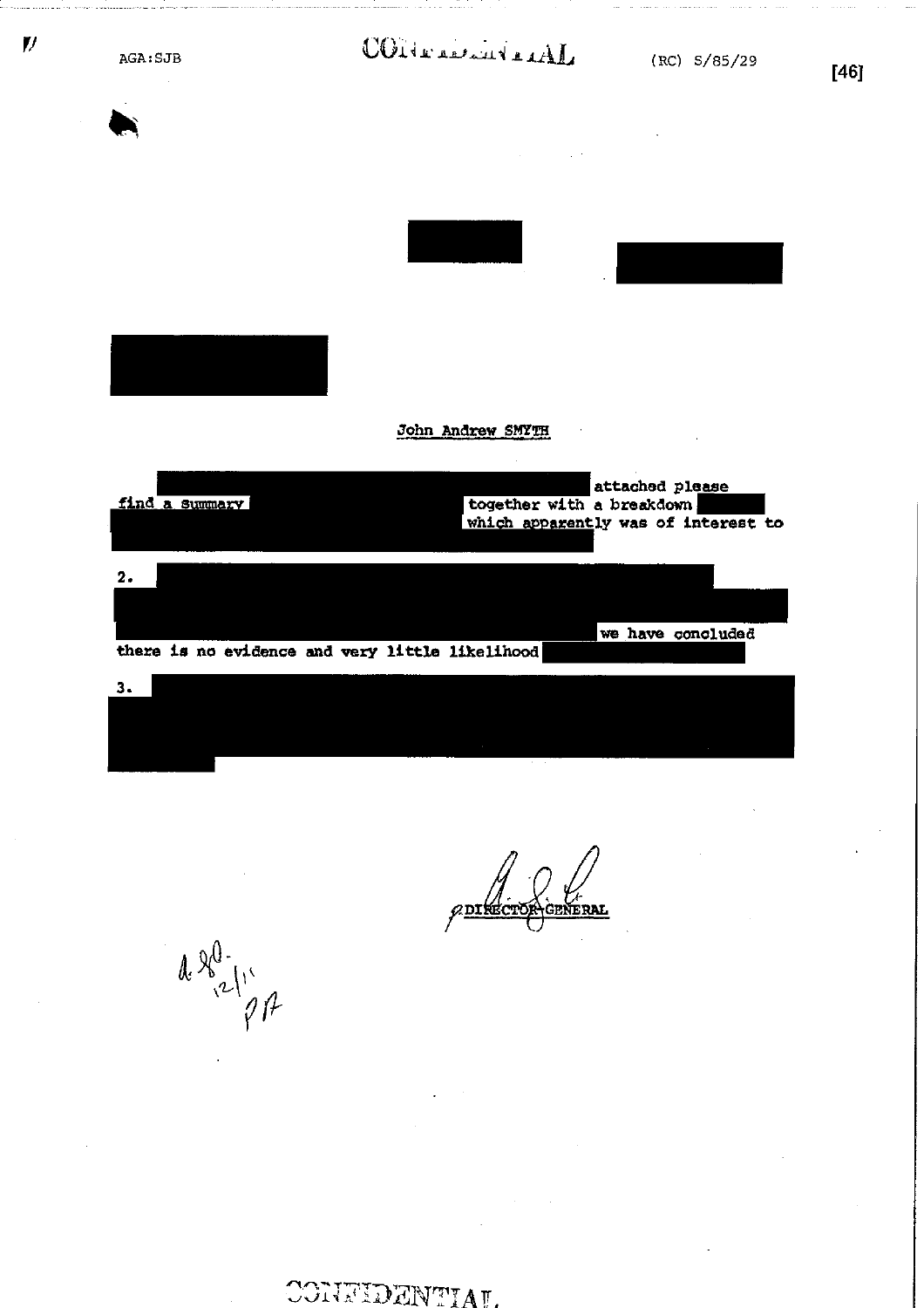

### *Zr* October 1982

Attached please find a brief note on Included is a breakdown which itself 2. Although there is no direct it occurs that we have it occurs that  $\frac{1}{2}$  it occurs that might be of interest to which we have separately written to

*r,*  DI<del>1</del>ECIQR-GENERAL

**CONFIDENTIAL**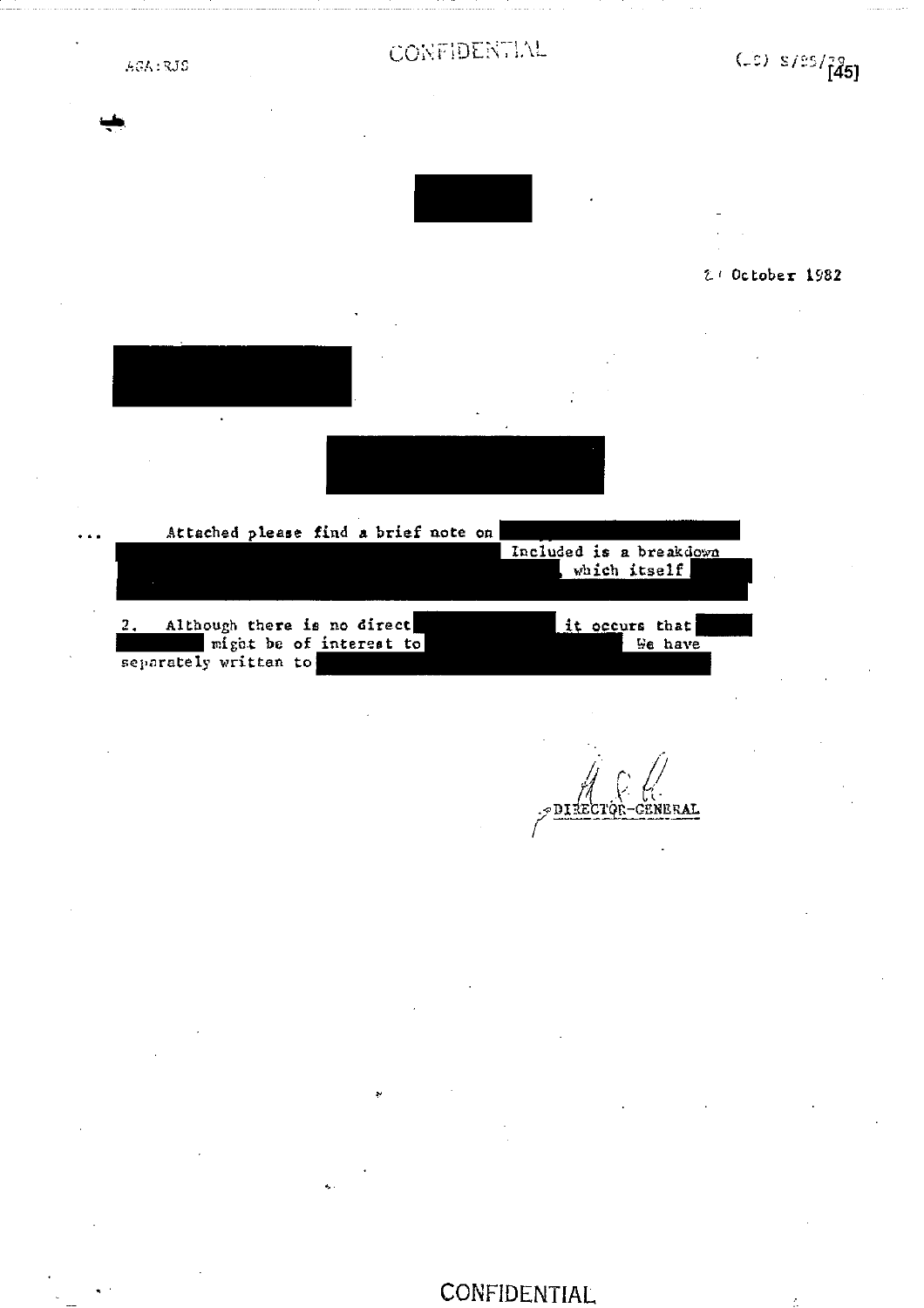

NNNN 1220 AESTOP AA21202 CORR OVERPRINT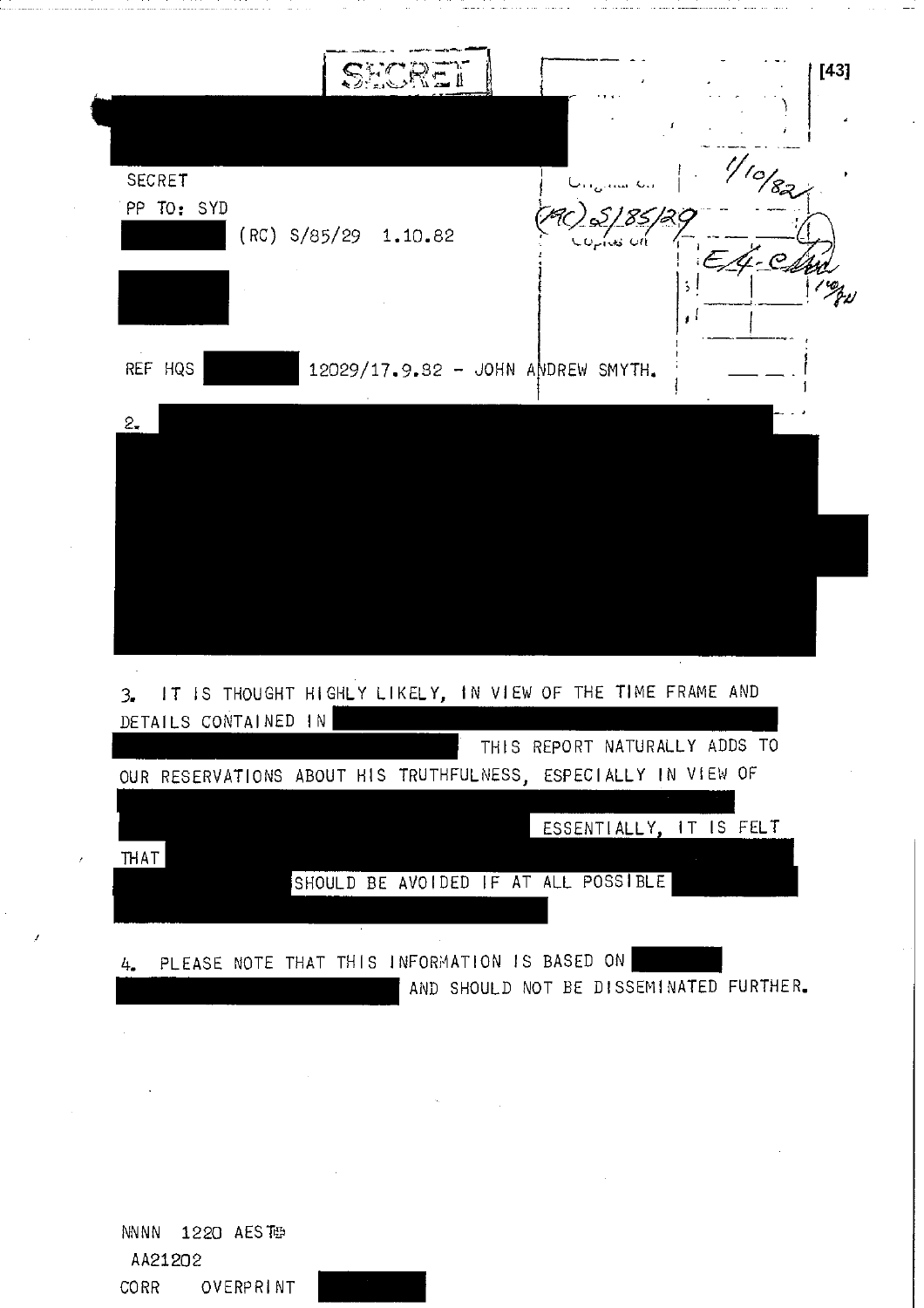

## CONFIDENTIAL **AS 1.0. MINUTE PAPER**

•

Subject: JOHN ANDREW SMYTH **Let** September 1982... SYDNEY, N.S.W.

**[40]** 

To Co-Ordinator Operations

John SMYTH of SMYTH and McKENDRICK Pty Ltd, Picton, NSW.



(see attachment A).

SMYTH participated in a tour of China (Yunnan Province) arranged by Marco Polo Travel in November 1981.

SMYTH has travelled frequently to the PRC on trade related matters

**CONFIDENTIAL**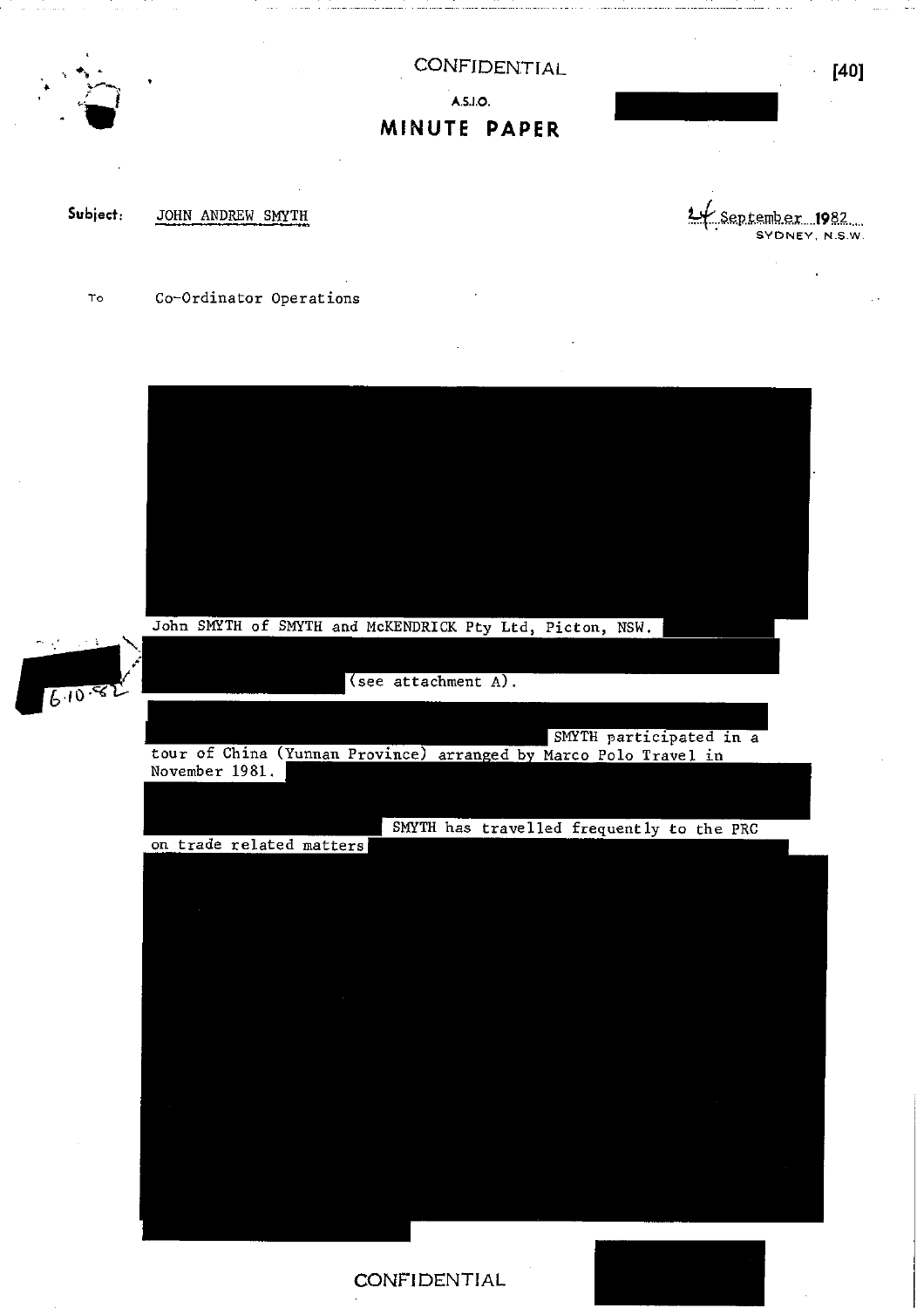## **RESTRICTED [32]**

### RESTRICTED RECORDS INDEX AND FILE ENDORSMENT REQUEST

338 ,



It is requested that the index entry and file be indexed as follows. Upon completion please pass this request to the next Officer and/or return same to RR.



# **RESTRICTED**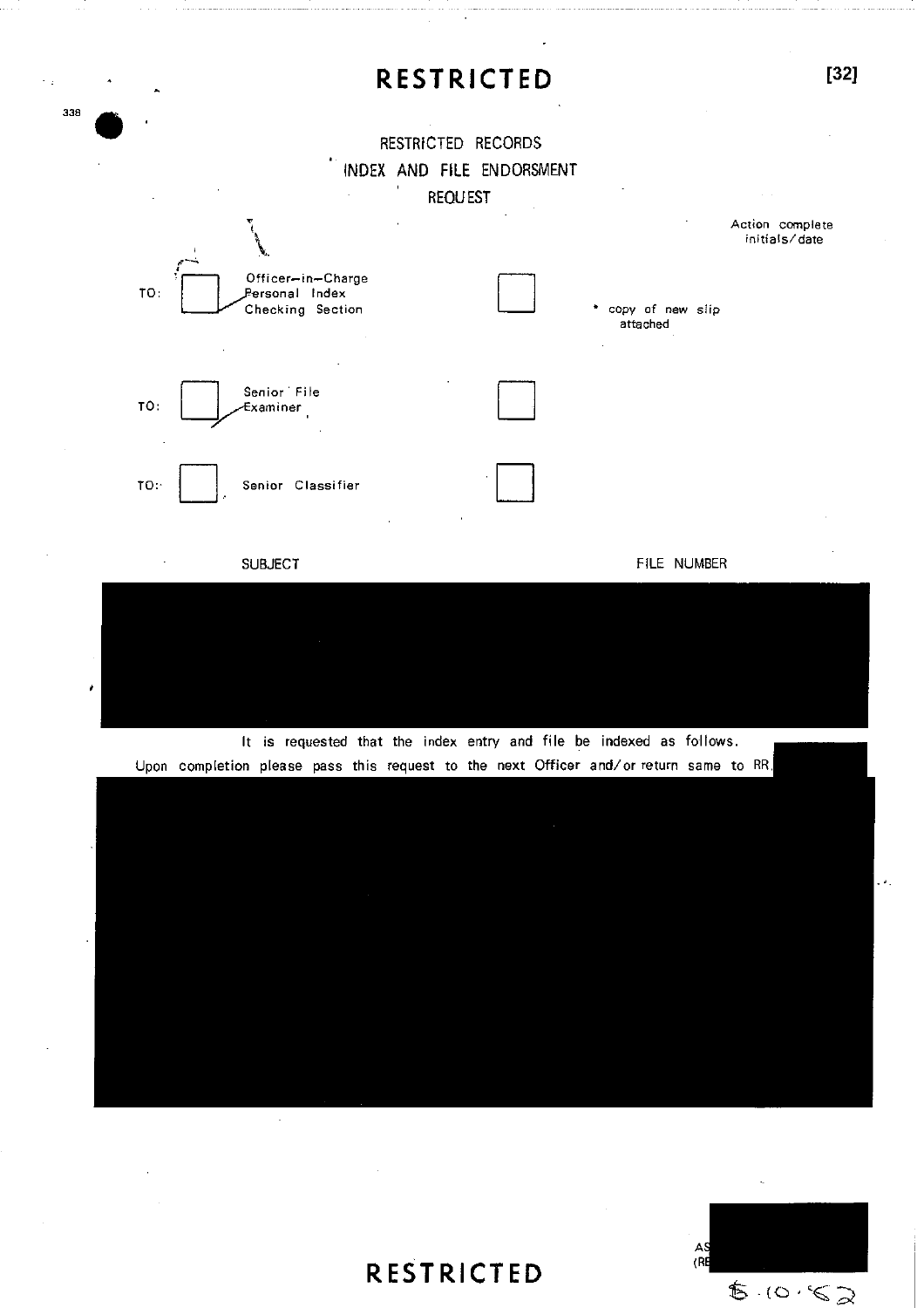# **RESTRICTED [31]**

### RESTRICTED RECORDS INDEX AND FILE ENDORSMENT REQUEST

338 •



It is requested that the index entry and file be indexed as follows. Upon completion please pass this request to the next Officer and/or return same to RR

**RESTRICTED** 

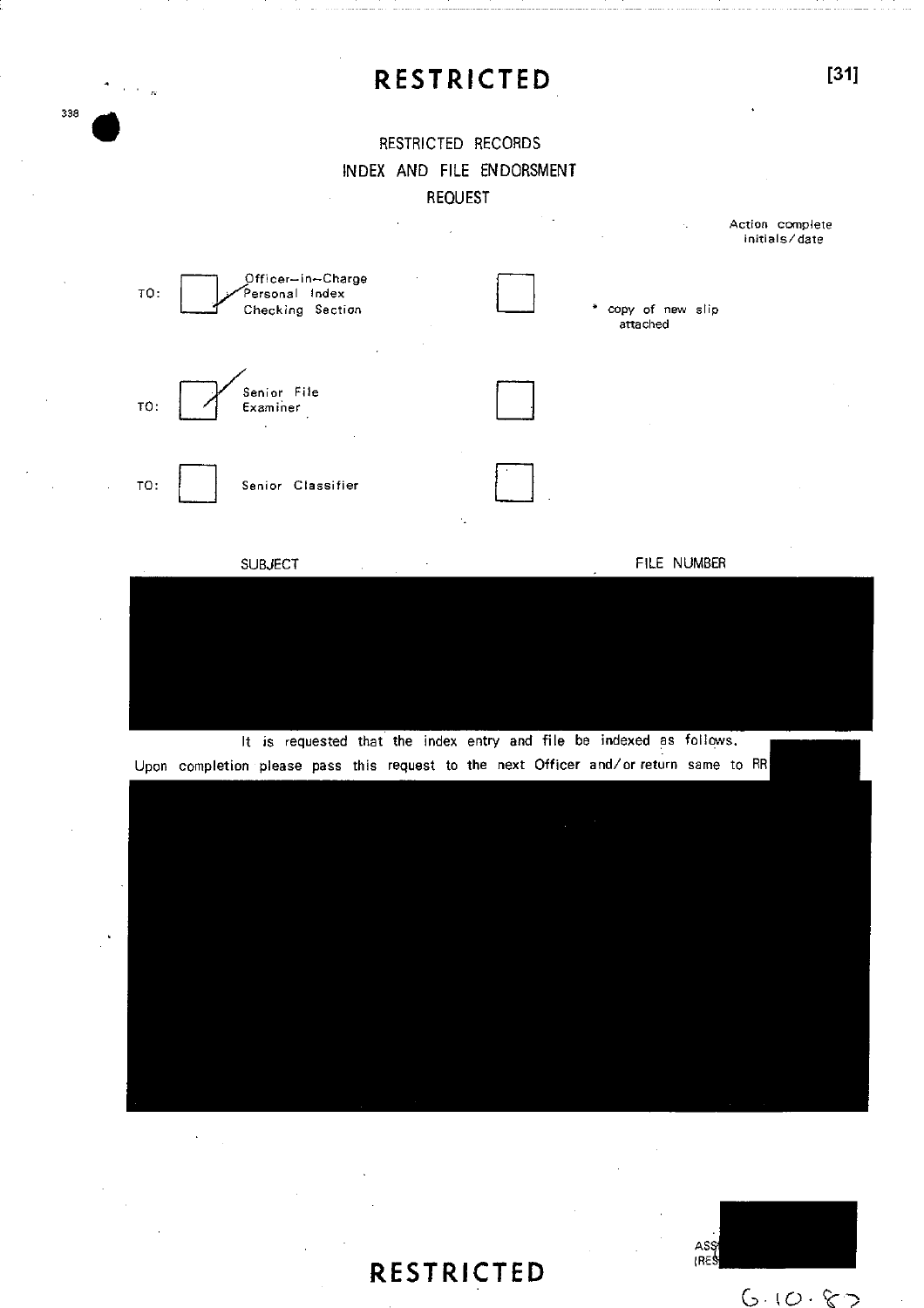|        | CONFIDENTIAL<br>A.S.I.O.<br>MINUTE PAPER                                | (RC) | $[29]$                                               |              |
|--------|-------------------------------------------------------------------------|------|------------------------------------------------------|--------------|
| oject: | John Andrew SMYTH<br>$\mathcal{W}_{24.9.8}$                             |      | $24 \frac{\pi^2}{8}$ september 1982<br>SYONEY N.S.W. |              |
| То     | Co-ordinator, Operations.                                               |      |                                                      |              |
|        | Please refer to previous correspondence ending in<br>and telecon<br>and |      | $RC)$ $5/85/29$                                      |              |
|        |                                                                         |      |                                                      |              |
|        |                                                                         |      |                                                      |              |
|        |                                                                         |      |                                                      |              |
|        |                                                                         |      |                                                      | ر<br>دیگر در |
|        |                                                                         |      |                                                      |              |
|        |                                                                         |      |                                                      |              |
|        |                                                                         |      |                                                      |              |
|        | <u> Bandariya</u>                                                       |      |                                                      |              |
|        |                                                                         |      |                                                      |              |

 $Subject.$ 

CONFIDENTIAL

 $\frac{1}{\cdots}$ /2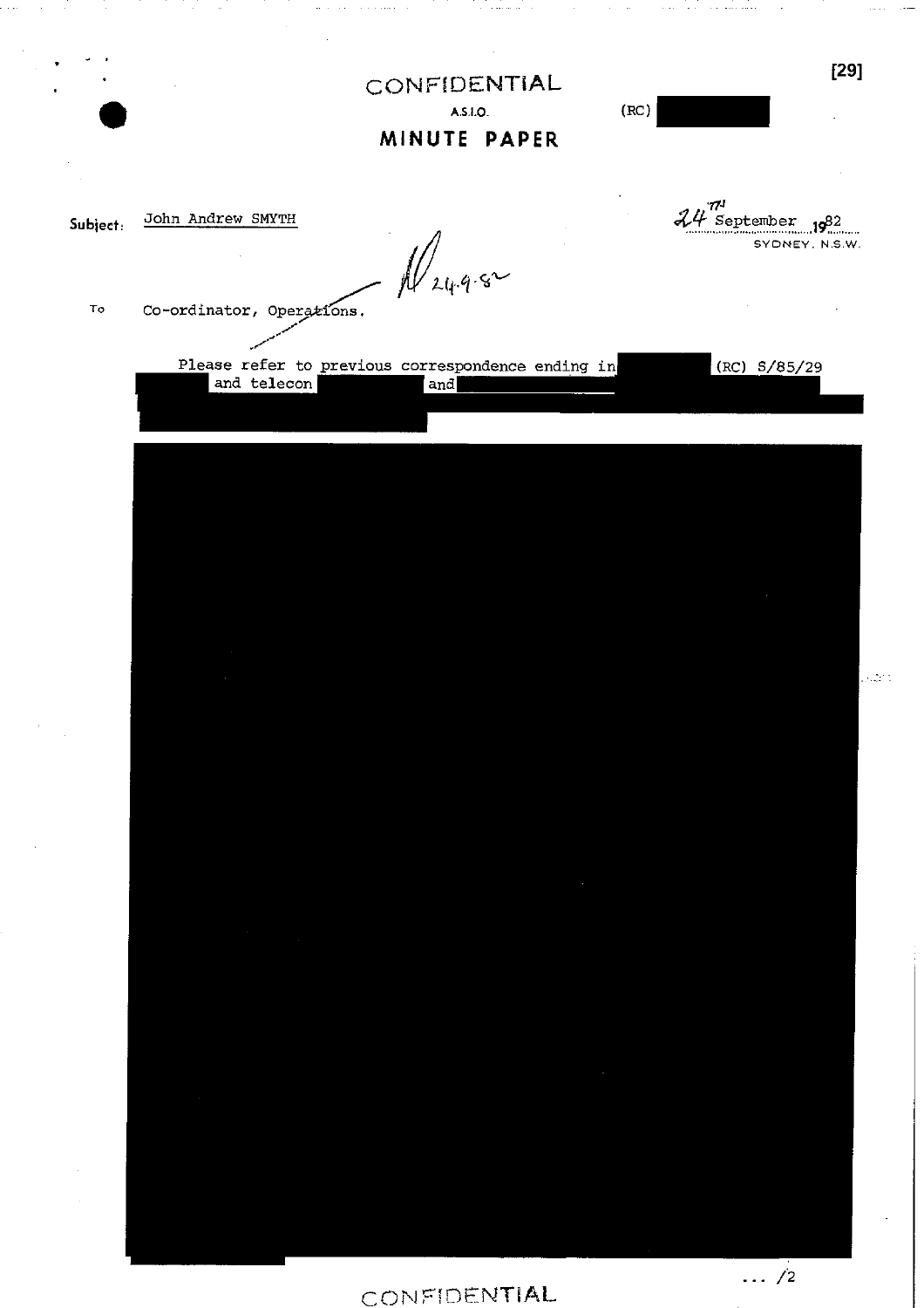

25. SMYTH's DPOB details have been checked through the NSW Police Special Branch and Criminal Records with negative result.

26. DMT records reveal that SMYTH & McKENDRICK PTY.LTD. of Lot 14, Jakes Way, Wilton, and PO Box 118 Picton, are shown as the registered owners of a 1981 Ford Sedan, gold in colour  $\hat{x}$  SMYTH, born 11.6.45, has been the holder of Class One NSW driver's licence No. 8618CL since 1974.

*RE4 <sup>k</sup>IS241* 

### CONFIDENTiAL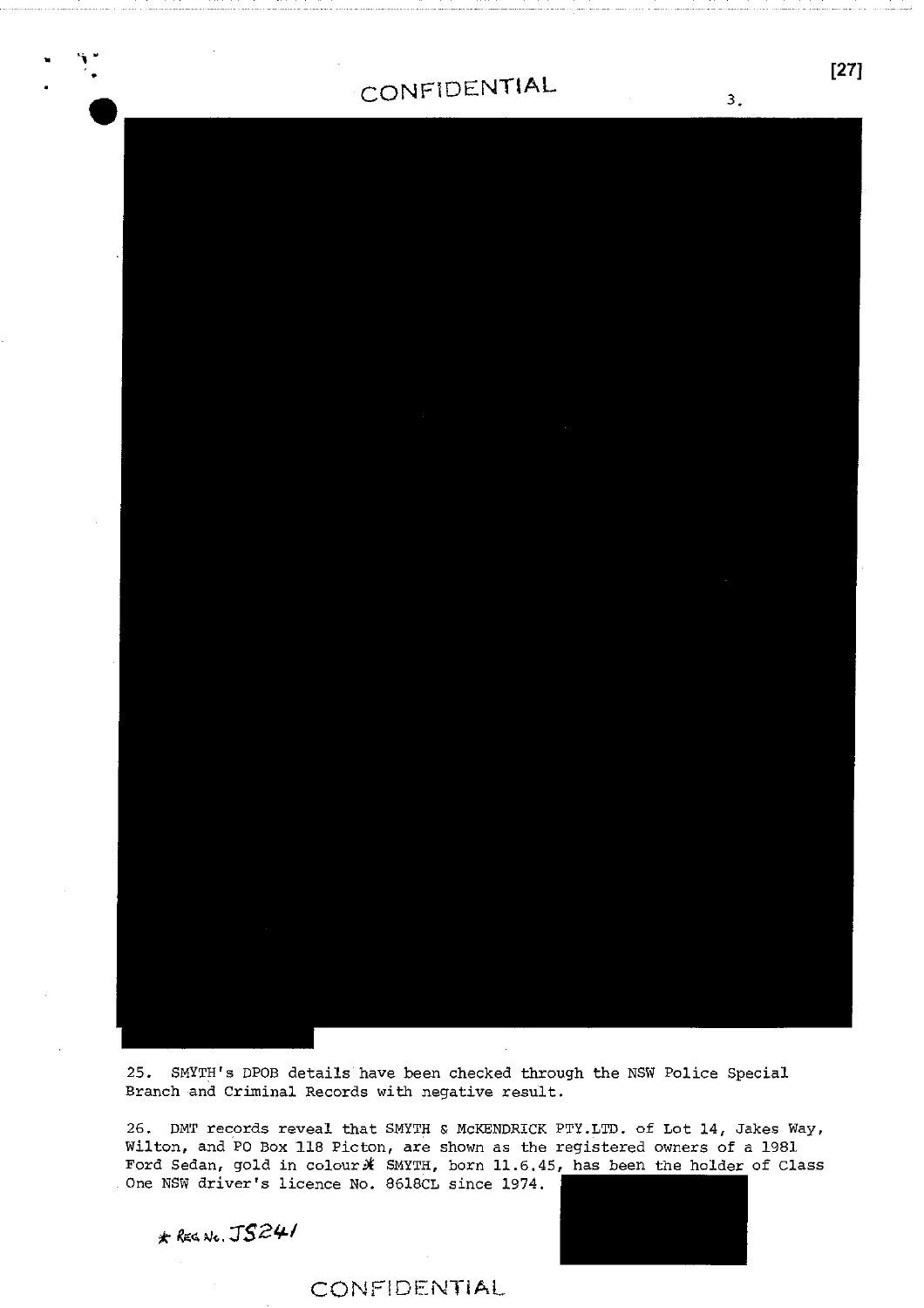| CONFIEDINTAL                                                                                                                                                                                                     | $[25]$<br>17/9/82<br>ا مآت                              |
|------------------------------------------------------------------------------------------------------------------------------------------------------------------------------------------------------------------|---------------------------------------------------------|
| CONFIDENTIAL<br>PP TO: SYD<br>HQS 12029 (RC) S/85/29 17.9.82                                                                                                                                                     | Original on<br>$\sim$ $\sim$<br>Copies on<br>KS.<br>ΨÅ. |
| THANK YOU FOR THE COMPREHENSIVE REPORT.<br>OO86 (RC)<br>YOUR                                                                                                                                                     | OF 8.9.82.                                              |
| THE OBVIOUS EFFORT PUT INTO THE PREPARATION OF THE REPORT AND<br>2.<br>ITS CLARITY READILY ENABLED US TO UNDERSTAND THE COMPLEXITIES<br>THE CASE AND GREATLY AIDED OUR EVALUATION.<br>OF<br>GREATLY APPRECIATED. | EFFORT IS                                               |
| WE WILL FORWARD BY MEMO COPIES OF<br>3.<br>AND MINUTE OF DISCUSSIONS                                                                                                                                             | REPORT                                                  |
| WE HAVE ALSO INITIATED CHECKING WITH<br>4.                                                                                                                                                                       |                                                         |
| THERE WOULD APPEAR SEVERAL POSSIBLE EXPLANATIONS<br>5.                                                                                                                                                           | $\sim$                                                  |
| APART FROM<br>6.                                                                                                                                                                                                 |                                                         |
| 7.                                                                                                                                                                                                               |                                                         |
| WE WILL FORWARD TO<br>THE [NFO]<br>8.                                                                                                                                                                            | WE DO NOT                                               |

والمتحصر وسيست المحصار المناز

 $\hat{\varphi}$  is a<br>generated as

المحصر المناصبين

 $\tau_{\rm{reco}}$  and  $\tau_{\rm{reco}}$  is a constant of the contract of  $\tau_{\rm{reco}}$ 

 $\gamma_{\rm{min}}$  and  $\gamma_{\rm{max}}$ 

 $\epsilon$ 

 $\ldots$  .

 $\sim$   $\sim$   $\sim$   $\sim$   $\sim$   $\sim$   $\sim$   $\sim$ 

والمتماس فتواصل فالمحافظ والمحارب المستفسر استدر سماني والأربان

 $\cdot$ 

an managain and an action of a material and

 $\sim$  complexes the contract

BELIEVE IT SHOULD BE DIRECTED TO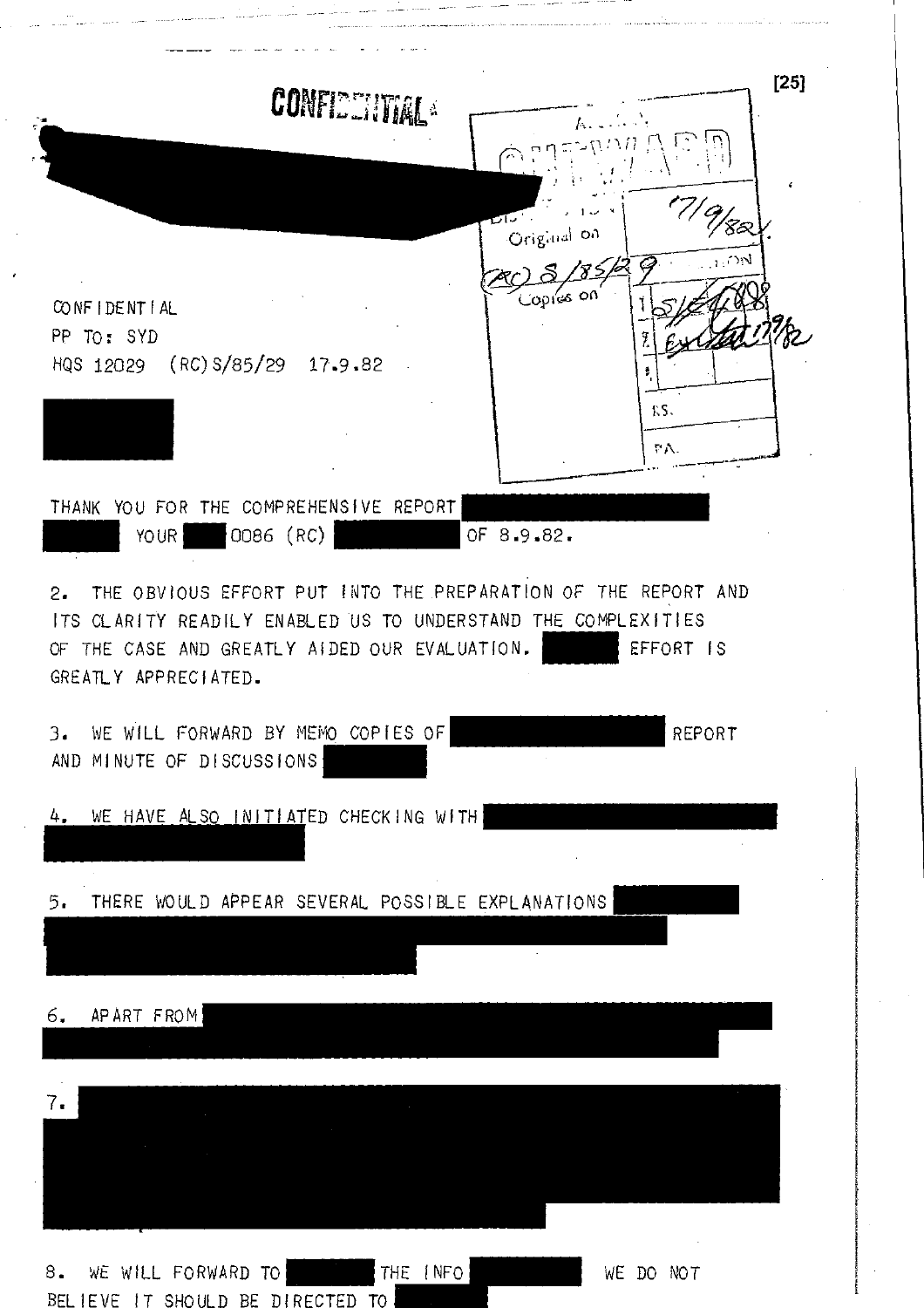

NNNN 0955AEST AA21202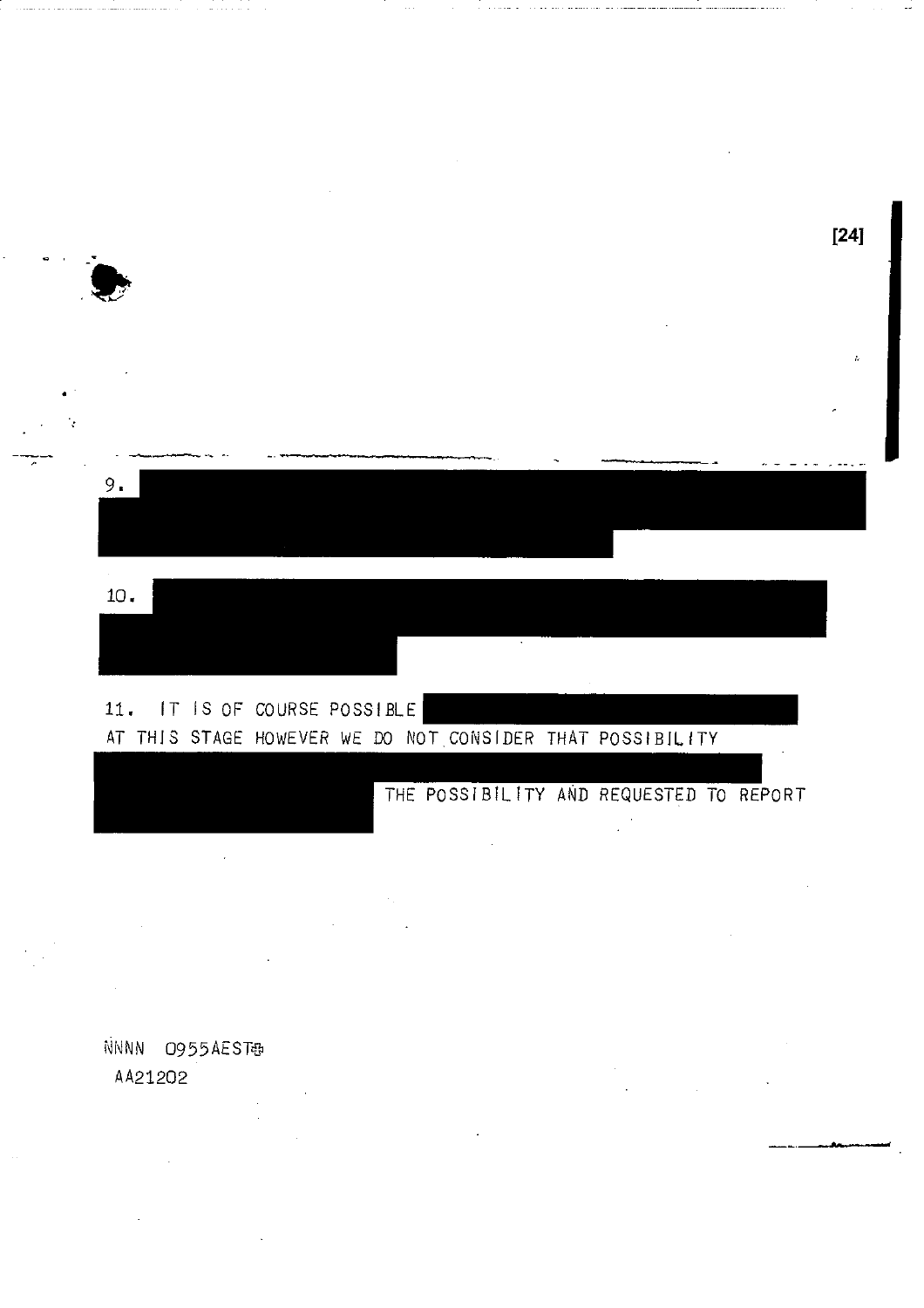

**SECRET**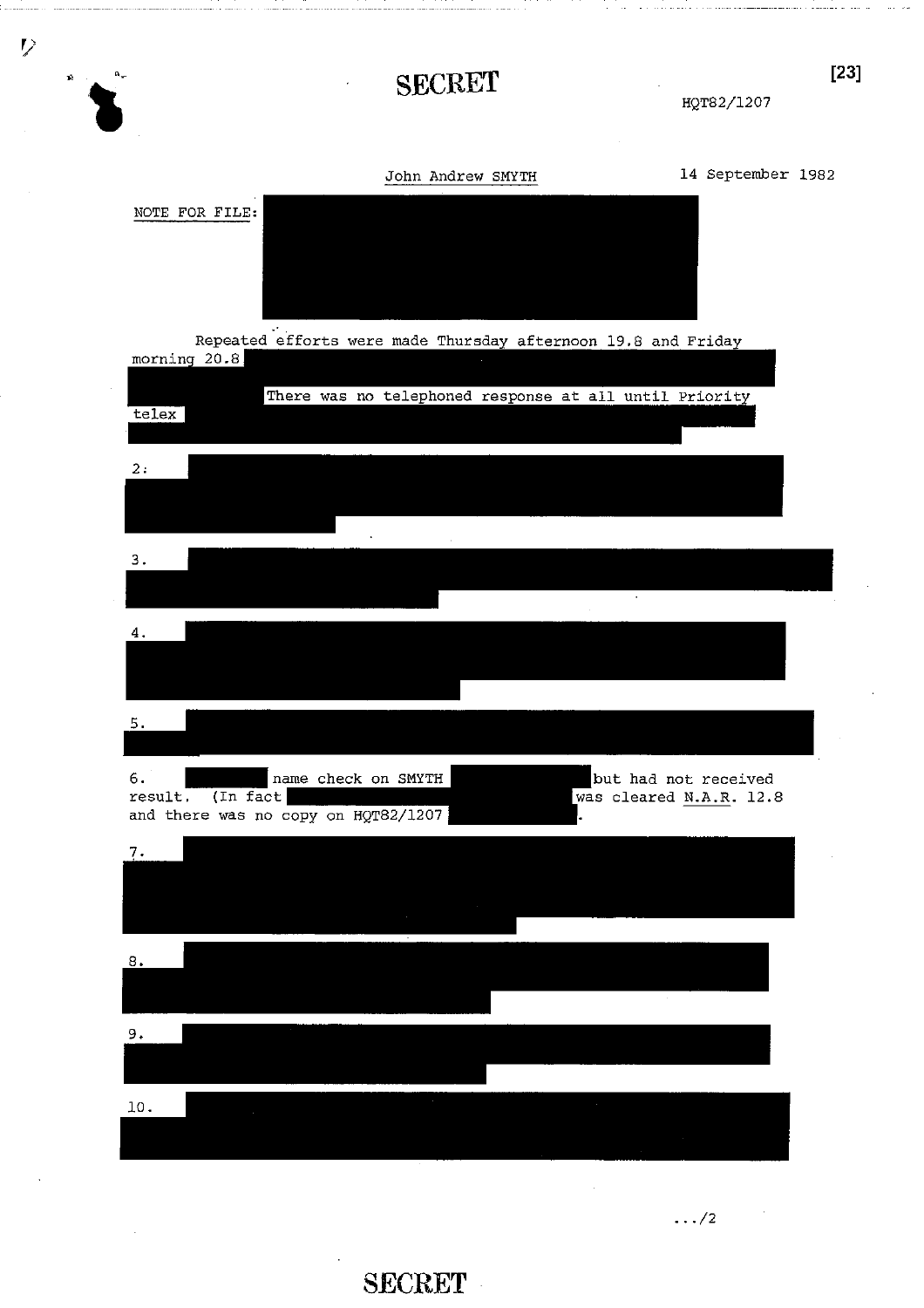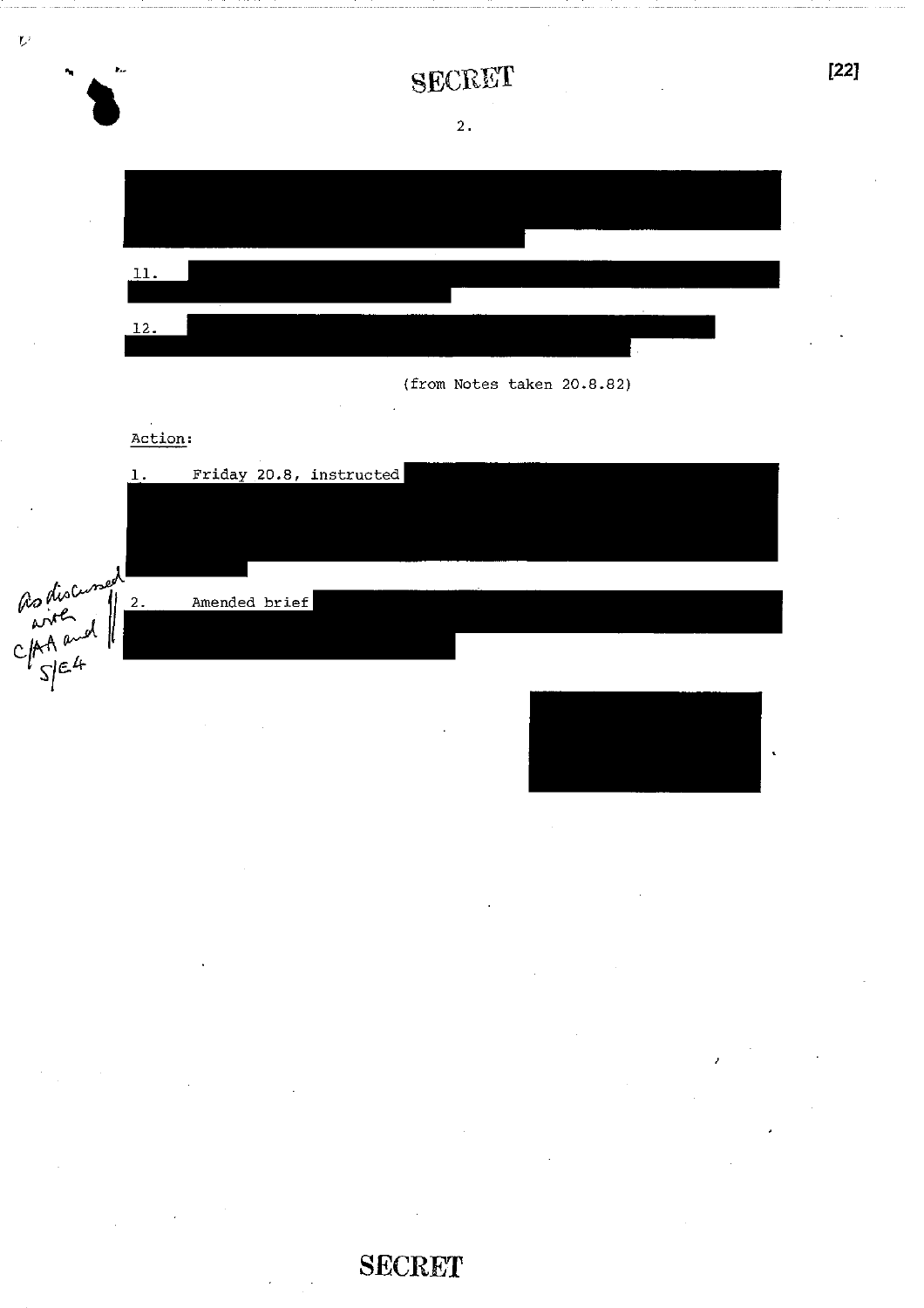





 $\cdots /4$ 

**[18]**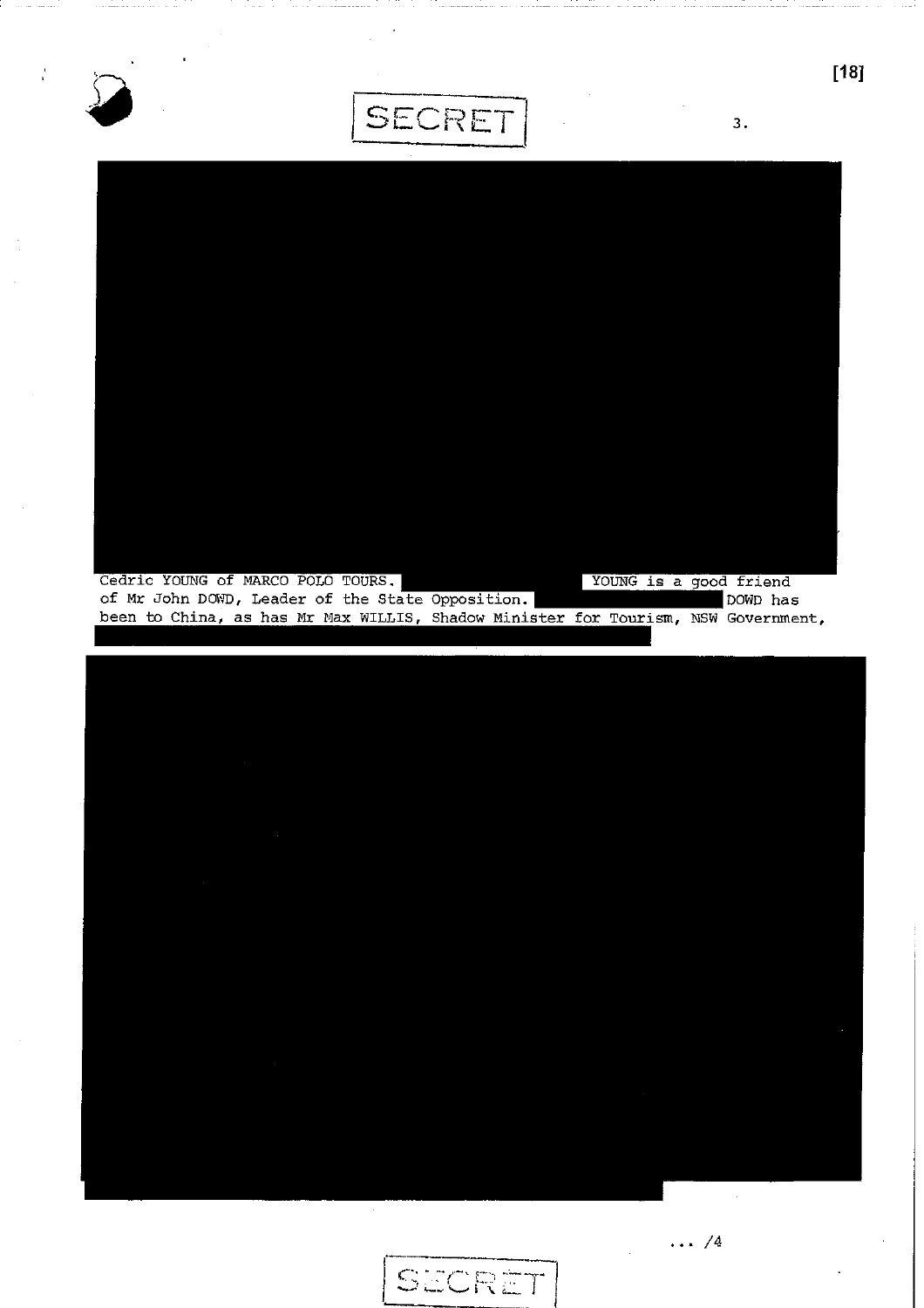

 $\left[\begin{smallmatrix} 8 \end{smallmatrix}\right]$ 



Attached are xerox copies of the following :-



is convinced that SMYTH's personal particulars have not been checked out



 $\checkmark$ 

 $\sim$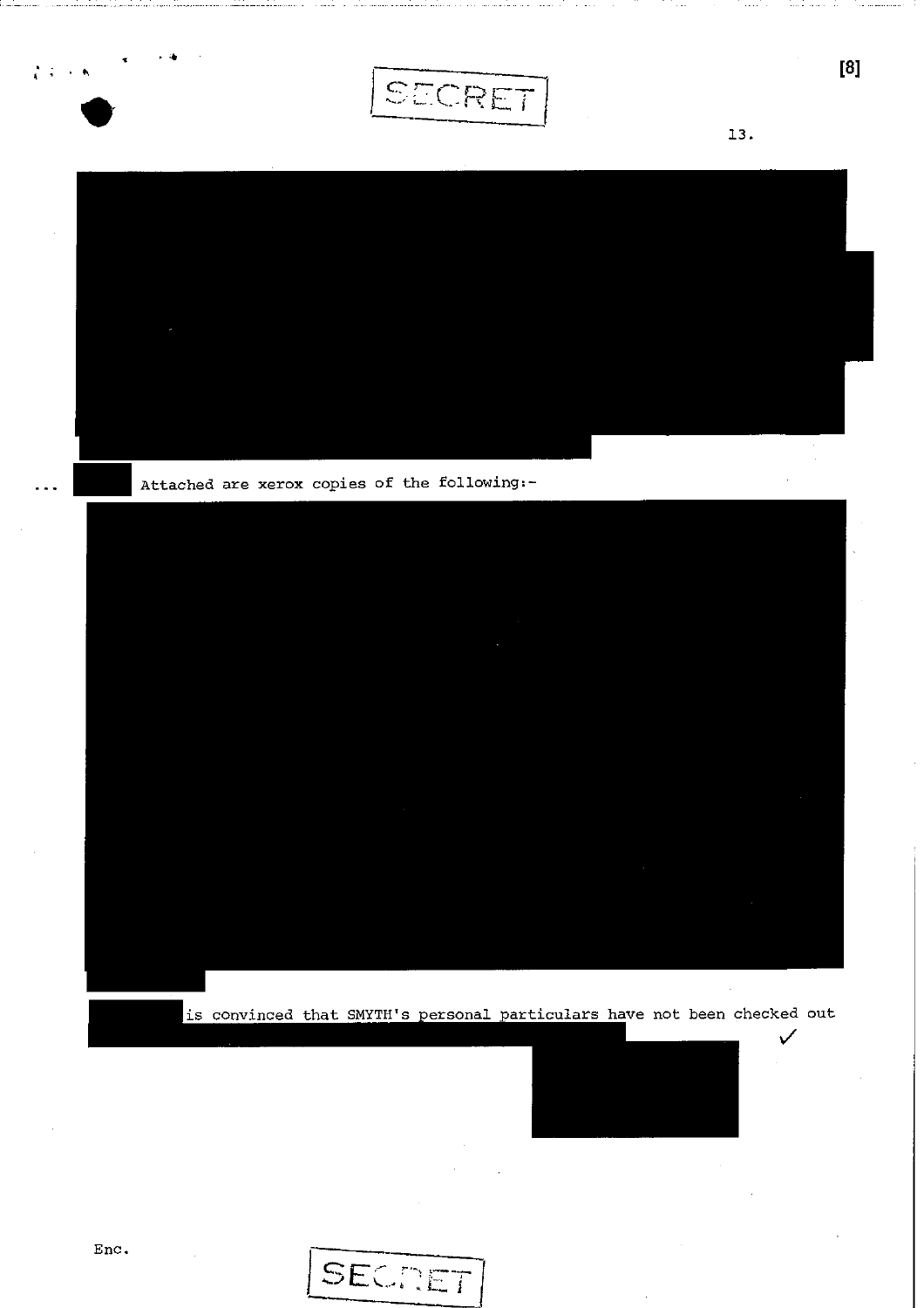$H = 82/1207$  $[7]$ DIS<sup>-</sup> Original us  $26.8 R.$ 127821207  $\Lambda_{\rm C}$ SECRET ł,  $H_{82}$  1207  $J_{\bullet}$  A. SMYTH WE HAVE HEARD FROM  $1.$ APPARENTLY,  $2.$ YOU SHOULD BE AWARE THAT THIS MESSAGE CONFIRMS TELEPHONE ADVICE  $\mathcal{L}$ OUR APOLOGIES FOR  $4.$ IS NOT FUNCTIONING AND WE HAVE HAD TO USE OTHER CHANNELS.

MESSAGE ENDS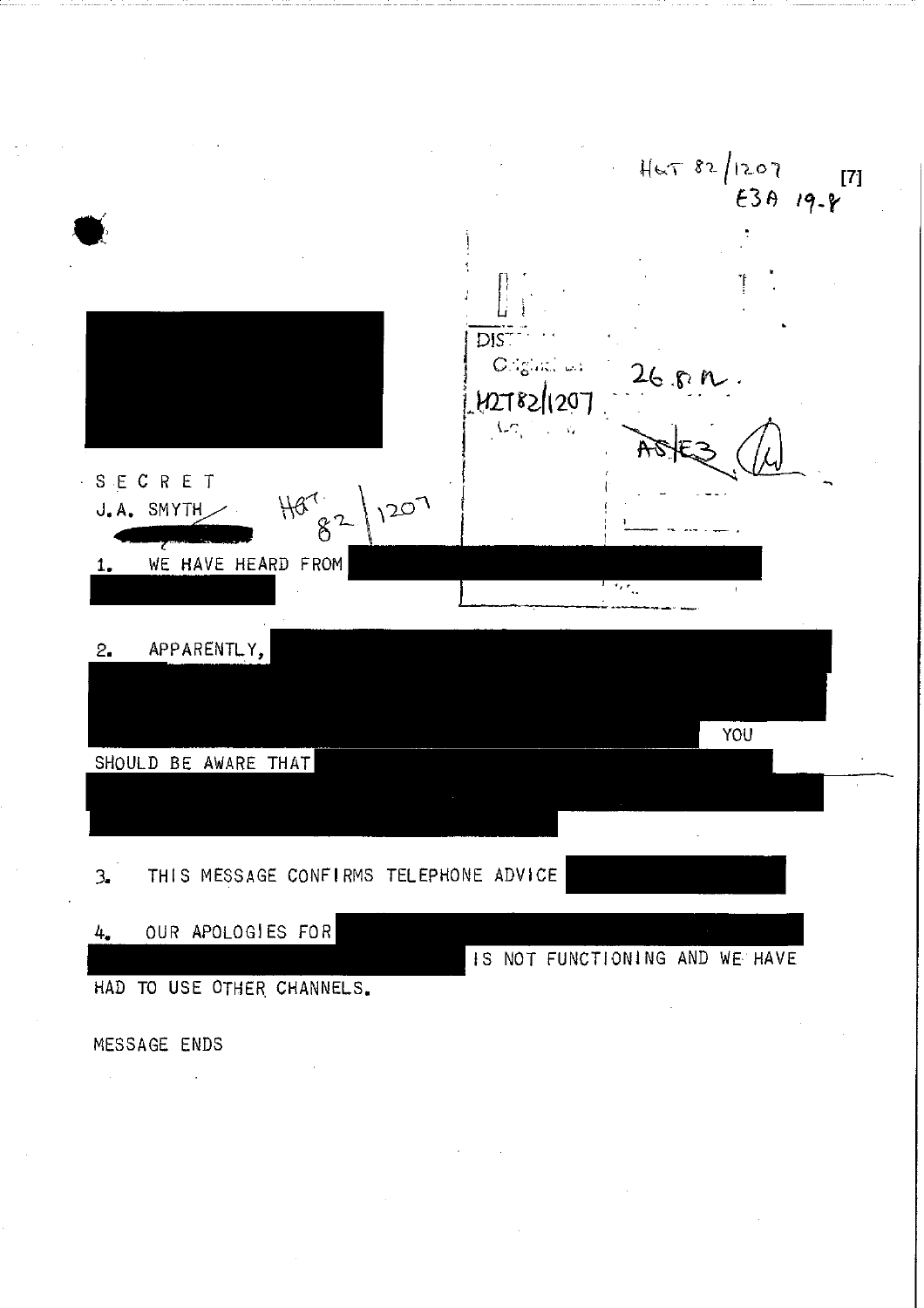

 $[6]$ <sup>-</sup>

5. GOOD LUCK AND KEEP YOUR POWDER DRY.



**NNNN** 1507 AEST<sub>P</sub>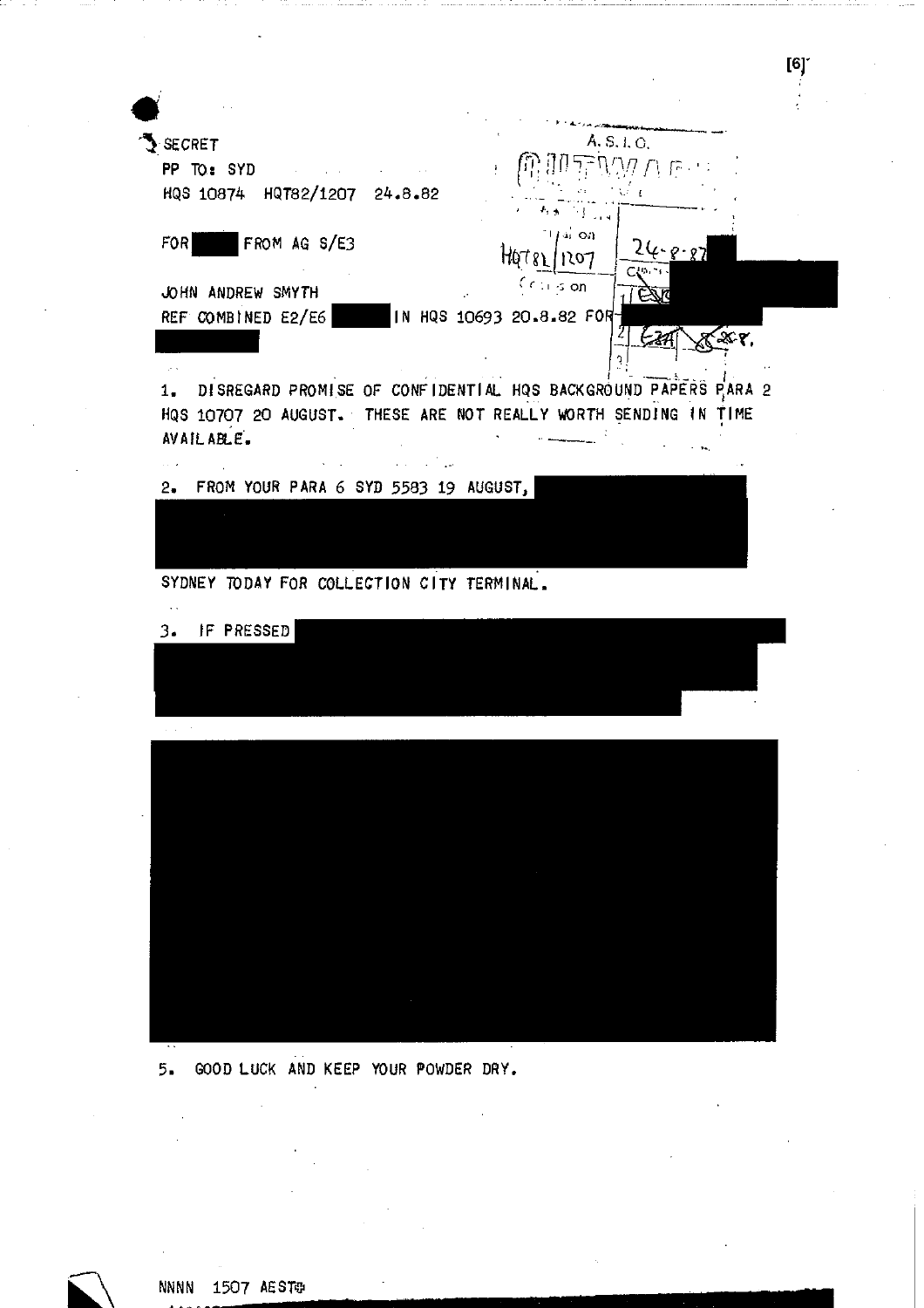# **CONFIDENTIAL [5]**

| 1.  | Surname:                                                 | Myf datu for<br>SMYTH<br>* √r Mestil                                            |
|-----|----------------------------------------------------------|---------------------------------------------------------------------------------|
| 2.  | Given Name                                               | z <sup>ł</sup> John Andrew                                                      |
| З.  | Previous Names:<br>(if applicable)                       | $HQT$ $\frac{1}{2}$ $\frac{1}{2}$                                               |
| 4.  | Sex                                                      | Male                                                                            |
| 5.  | Date and Place of Birth:                                 | 11 June 1945;<br>Comber, Northern Island                                        |
| 6.  | Nationality:                                             | British                                                                         |
| 7.  | Former Nationality:<br>(if applicable)                   |                                                                                 |
| 8.  | Marital Status:                                          | Married                                                                         |
| 9.  | Occupation:                                              | Businessman (SMYTH and McKENDRICK Pty. Ltd.)                                    |
| 10. | Home Address:                                            | Lot 14, Jakes Way, Wilton, NSW                                                  |
| 11. | <b>Business Address:</b>                                 | As above                                                                        |
| 12. | Full Name<br>Date and Place of Birth<br>of husband/wife: |                                                                                 |
| 13. | Names and Addresses<br>of parents:                       | $\sim 10^{-12}$                                                                 |
| 14. | Additional Information:                                  | Subject claims to have business connections<br>with PRC business organisations. |
|     |                                                          |                                                                                 |



•

 $\mathbf{f}$ 

 $\frac{1}{2}$  ,

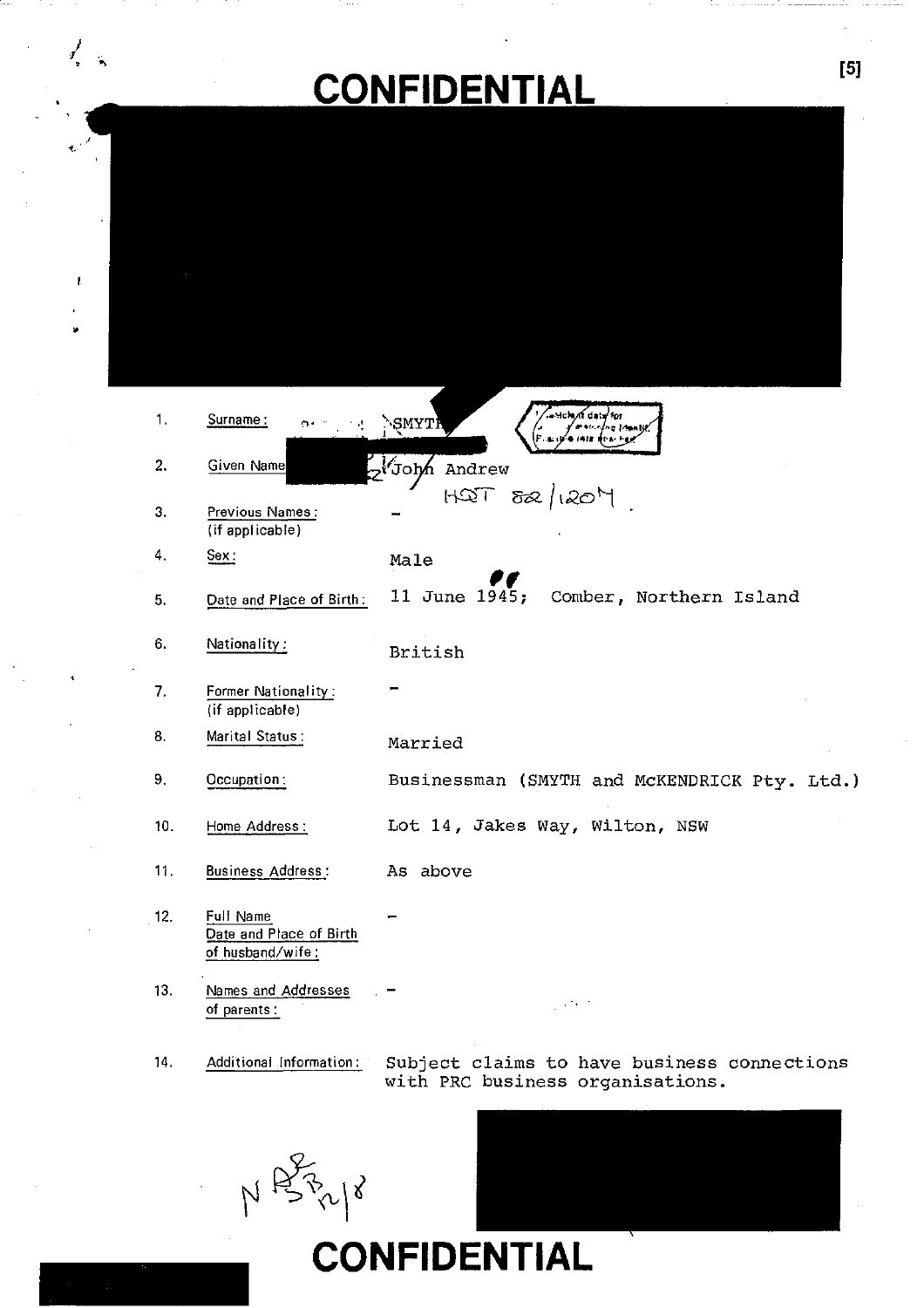# **RESTRICTED [3]**

### RESTRICTED RECORDS INDEX AND FILE ENDORSMENT REQUEST

338



ASSISTANT REGISTRAR ASSISTANT REGISTRAR<br>(RESTRICTED GECORDS)

## **RESTRICTED**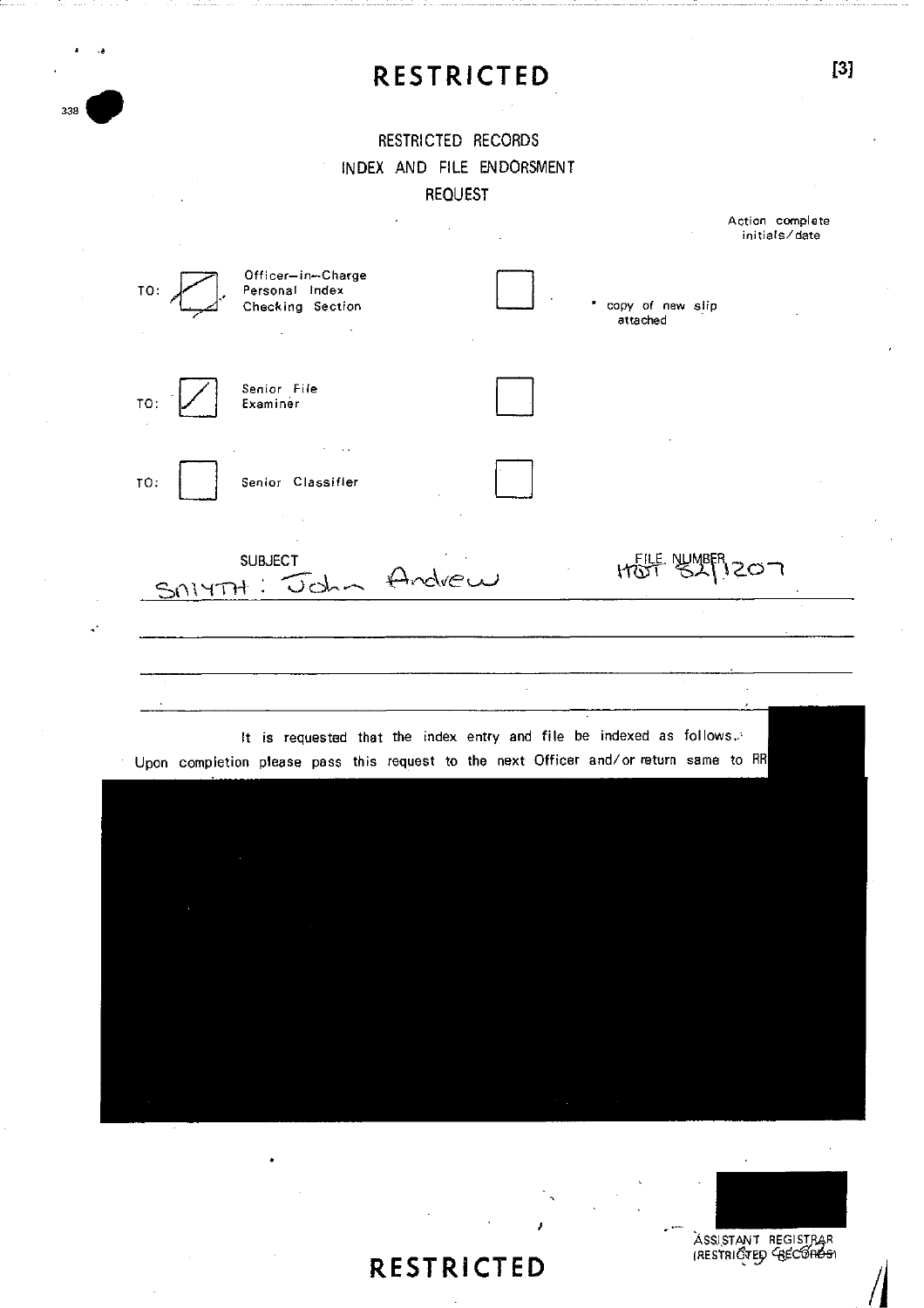## **RESTRICTED [2]**

### RESTRICTED RECORDS INDEX AND FILE ENDORSMENT  $\bar{z}$ REQUEST







# **RESTRICTED**

 $\bar{z}$ 

Action complete